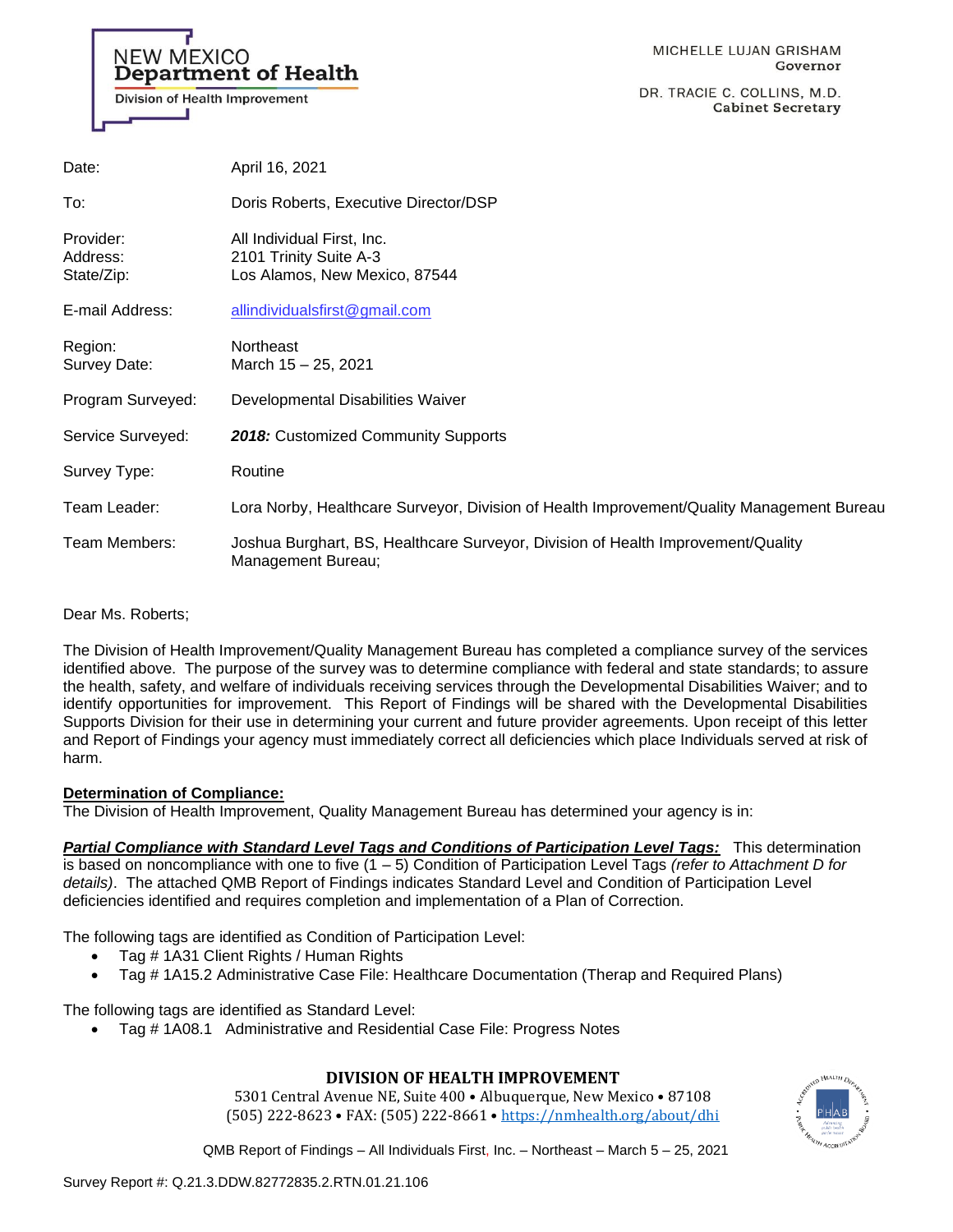- Tag # 1A03 Continuous Quality Improvement System & Key Performance Indicators (KPIs)
- Tag # IS30 Customized Community Supports Reimbursement

### **Plan of Correction:**

The attached Report of Findings identifies the deficiencies found during your agency's on-site compliance review. You are required to complete and implement a Plan of Correction. Your agency has a total of 45 business days (10 business days to submit your POC for approval and 35 days to implement your *approved* Plan of Correction) from the receipt of this letter.

You were provided information during the exit meeting portion of your on-site survey. Please refer to this information (Attachment A) for specific instruction on completing your Plan of Correction. At a minimum your Plan of Correction should address the following for each Tag cited:

### **Corrective Action for Current Citation**:

• How is the deficiency going to be corrected? (i.e. obtained documents, retrain staff, individuals and/or staff no longer in service, void/adjusts completed, etc.) This can be specific to each deficiency cited or if possible an overall correction, i.e. all documents will be requested and filed as appropriate.

### **On-going Quality Assurance/Quality Improvement Processes:**

- What is going to be done on an ongoing basis? (i.e. file reviews, etc.)
- How many individuals is this going to effect? (i.e. percentage of individuals reviewed, number of files reviewed, etc.)
- How often will this be completed? (i.e. weekly, monthly, quarterly, etc.)
- Who is responsible? (responsible position within your agency)
- What steps will be taken if issues are found? (i.e. retraining, requesting documents, filing RORA, etc.)
- How is this integrated in your agency's QIS, QI Committee reviews and annual report?

### **Submission of your Plan of Correction:**

Please submit your agency's Plan of Correction in the available space on the two right-hand columns of the Report of Findings. *(See attachment "A" for additional guidance in completing the Plan of Correction)*.

Within 10 business days of receipt of this letter your agency Plan of Correction must be submitted to the parties below:

- **1. Quality Management Bureau, Attention: Monica Valdez, Plan of Correction Coordinator in any of the following ways:**
	- a. Electronically at [MonicaE.Valdez@state.nm.us](mailto:MonicaE.Valdez@state.nm.us) *(preferred method)*
	- b. Fax to 505-222-8661, or
	- c. Mail to POC Coordinator, 5301 Central Ave NE Suite 400, Albuquerque, New Mexico 87108

### **2. Developmental Disabilities Supports Division Regional Office for region of service surveyed**

Upon notification from QMB that your *Plan of Correction has been approved*, you must implement all remedies and corrective actions to come into compliance. If your Plan of Correction is denied, you must resubmit a revised plan as soon as possible for approval, as your POC approval and all remedies must be completed within 45 business days of the receipt of this letter.

Failure to submit your POC within the allotted 10 business days or complete and implement your Plan of Correction within the total 45 business days allowed may result in the imposition of a \$200 per day Civil Monetary Penalty until it is received, completed and/or implemented.

#### **Billing Deficiencies:**

If you have deficiencies noted in this report of findings under the *Service Domain: Medicaid Billing/Reimbursement*, you must complete a "Void/Adjust" claim or remit the identified overpayment via a check within 30 calendar days of the date of this letter to HSD/OIG/PIU, *though this is not the preferred method of payment*. If you choose to pay via check, please include a copy of this letter with the payment. Make the check payable to the New Mexico Human Services Department and mail to:

Attention: *Lisa Medina-Lujan* HSD/OIG/Program Integrity Unit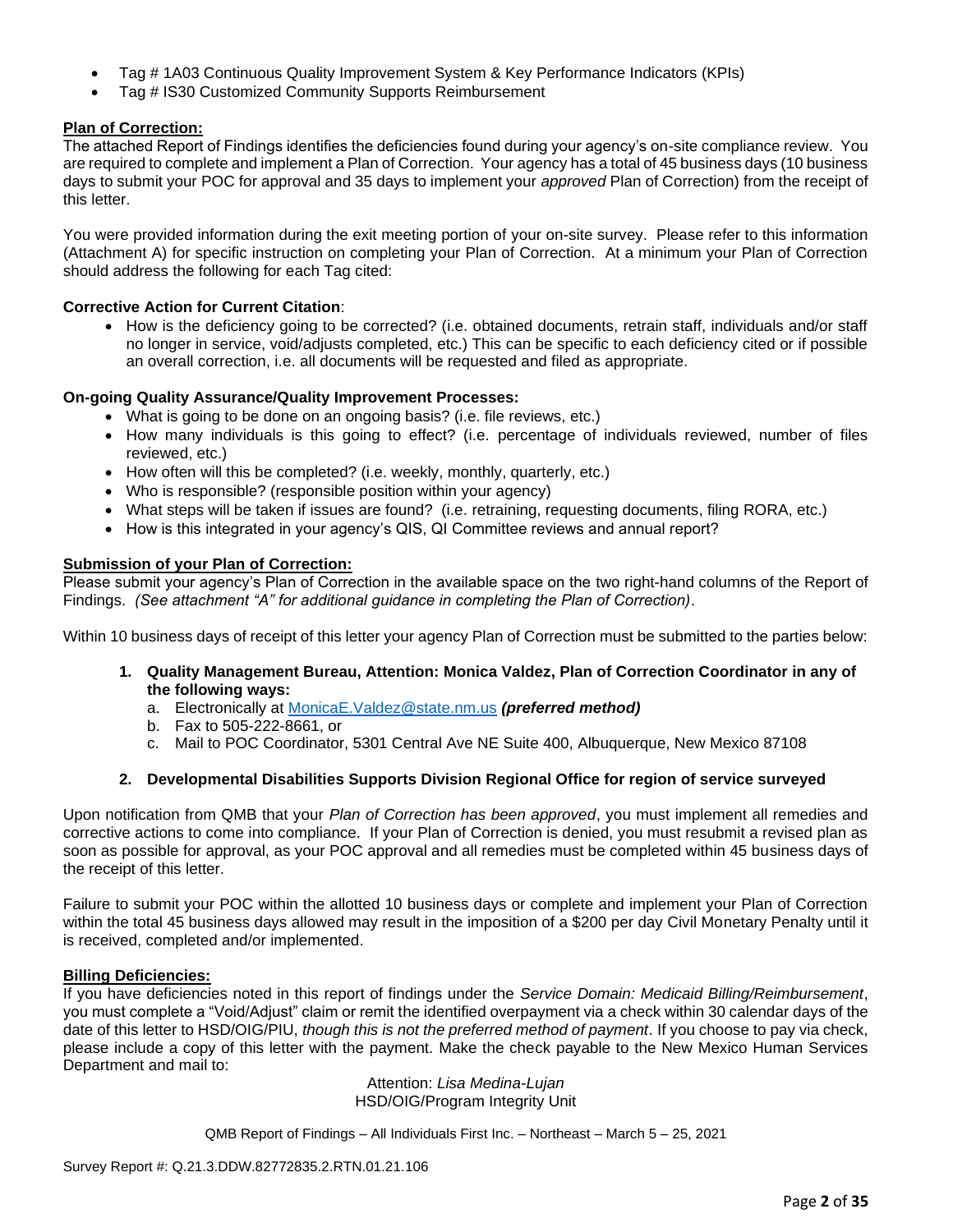#### 1474 Rodeo Road Santa Fe, New Mexico 87505

If you have questions and would like to speak with someone at HSD/OIG/PIU, please contact:

### *Lisa Medina-Lujan [\(Lisa.medina-lujan@state.nm.us\)](mailto:Lisa.medina-lujan@state.nm.us)*

Please be advised that there is a one-week lag period for applying payments received by check to Void/Adjust claims. During this lag period, your other claim payments may be applied to the amount you owe even though you have sent a refund, reducing your payment amount. For this reason, we recommend that you allow the system to recover the overpayment instead of sending in a check.

#### **Request for Informal Reconsideration of Findings (IRF):**

If you disagree with a finding of deficient practice, you have 10 business days upon receipt of this notice to request an IRF. Submit your request for an IRF in writing to:

> ATTN: QMB Bureau Chief Request for Informal Reconsideration of Findings 5301 Central Ave NE Suite #400 Albuquerque, NM 87108 Attention: IRF request/QMB

See Attachment "C" for additional guidance in completing the request for Informal Reconsideration of Findings. The request for an IRF will not delay the implementation of your Plan of Correction which must be completed within 45 total business days (10 business days to submit your POC for approval and 35 days to implement your *approved* Plan of Correction). Providers may not appeal the nature or interpretation of the standard or regulation, the team composition or sampling methodology. If the IRF approves the modification or removal of a finding, you will be advised of any changes.

Please contact the Plan of Correction Coordinator, Monica Valdez at 505-273-1930 or email at: [MonicaE.Valdez@state.nm.us](mailto:MonicaE.Valdez@state.nm.us) if you have questions about the Report of Findings or Plan of Correction. Thank you for your cooperation and for the work you perform.

Sincerely,

Lora Norby

Lora Norby Team Lead/Healthcare Surveyor Division of Health Improvement Quality Management Bureau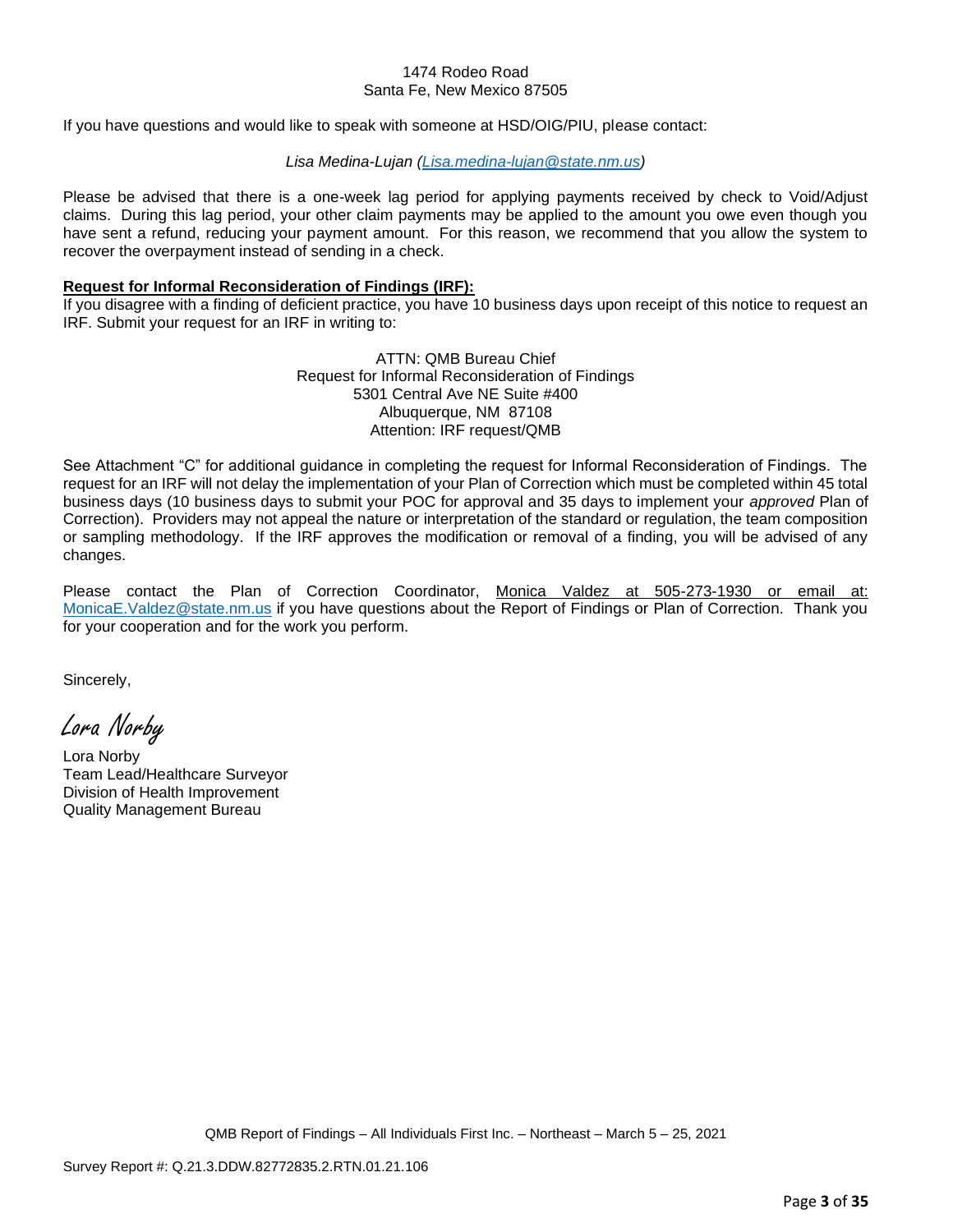## **Survey Process Employed:**

| <b>Administrative Review Start Date:</b>     | March 15, 2021                                                                                                                                                     |
|----------------------------------------------|--------------------------------------------------------------------------------------------------------------------------------------------------------------------|
| Contact:                                     | All Individuals First, Inc.<br>Doris Roberts, Executive Director/DSP                                                                                               |
|                                              | <b>DOH/DHI/QMB</b><br>Lora Norby, Team Lead/Healthcare Surveyor                                                                                                    |
| On-site Entrance Conference Date:            | March 15, 2021                                                                                                                                                     |
| Present:                                     | <b>All Individuals First, Inc.</b><br>Doris Roberts, Executive Director/DSP                                                                                        |
|                                              | DOH/DHI/QMB<br>Lora Norby, Team Lead/Healthcare Surveyor<br>Joshua Burghart, BS, Healthcare Surveyor                                                               |
| <b>Exit Conference Date:</b>                 | March 25, 2021                                                                                                                                                     |
| Present:                                     | <b>All Individuals First, Inc.</b><br>Doris Roberts, Executive Director/DSP                                                                                        |
|                                              | <b>DOH/DHI/QMB</b><br>Lora Norby, Team Lead/Healthcare Surveyor<br>Joshua Burghart, BS, Healthcare Surveyor<br>Wolf Krusemark, BFA, Healthcare Surveyor Supervisor |
|                                              | <b>DDSD - NE Regional Office</b><br>Angela Pacheco, Regional Director                                                                                              |
| <b>Administrative Locations Visited:</b>     | 0 (Note: No Administrative Location were visited due to<br>COVID-19 Public Health Emergency)                                                                       |
| <b>Total Sample Size:</b>                    | 5                                                                                                                                                                  |
|                                              | 0 - Jackson Class Members<br>5 - Non- <i>Jackson</i> Class Members                                                                                                 |
|                                              | 5 - Customized Community Supports                                                                                                                                  |
| Persons Served Records Reviewed              | 5                                                                                                                                                                  |
| Persons Served Interviewed                   | 2 (Note: Interviews conducted by video / phone due to COVID-<br>19 Public Health Emergency)                                                                        |
| Persons Served Observed                      | 2 (Note: Observations conducted by video / phone due to<br>COVID-19 Public Health Emergency)                                                                       |
| Persons Served Not Seen and/or Not Available | 1 (Note: One Individual was not available during the on-site<br>survey.)                                                                                           |
| Direct Support Personnel Records Reviewed    | 1                                                                                                                                                                  |
| Direct Support Personnel Interviewed         | 1 (Note: Interviews conducted by video / phone due to COVID-<br>19 Public Health Emergency)                                                                        |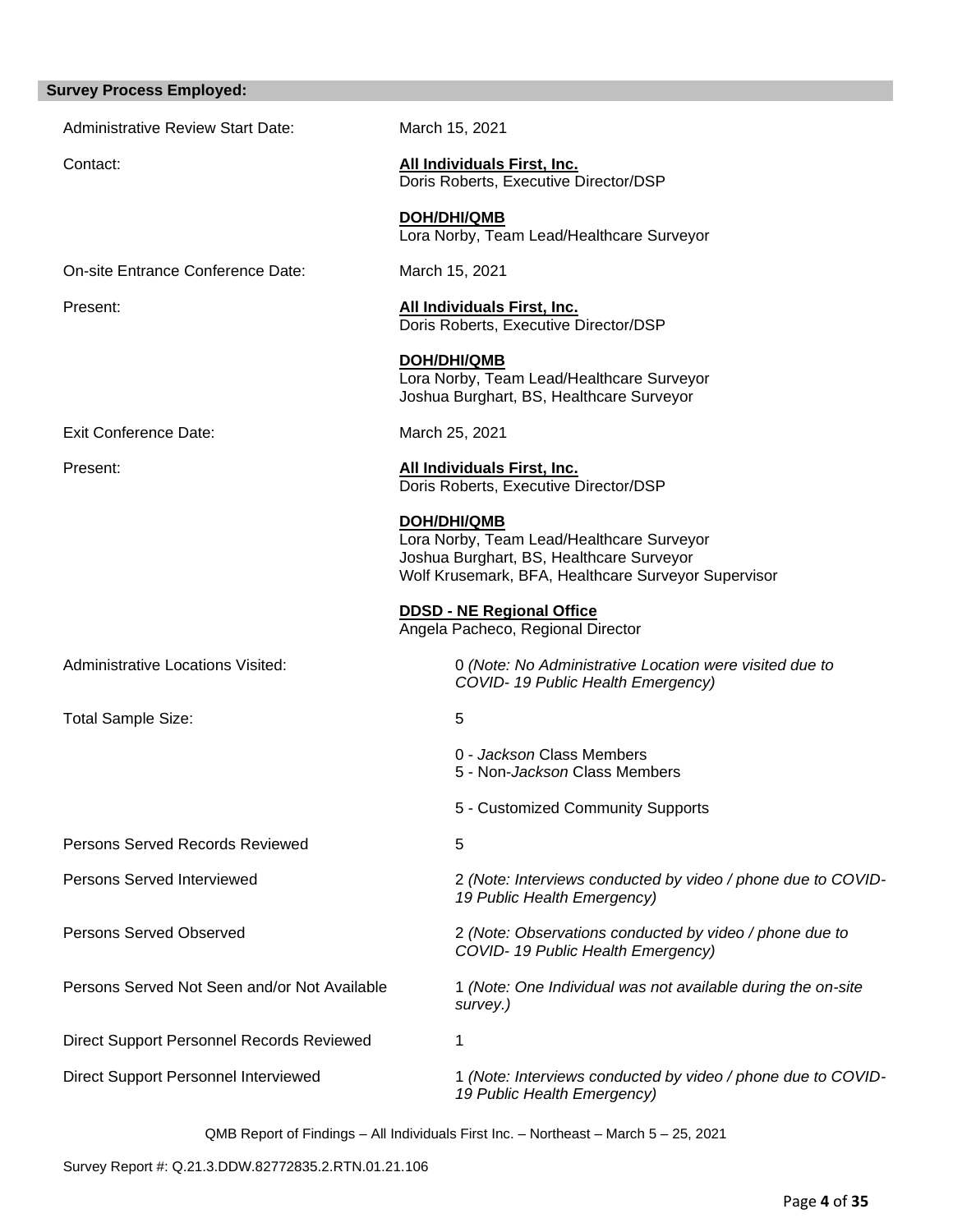#### Service Coordinator Records Reviewed 1

Nurse Interview 1

Administrative Processes and Records Reviewed:

- Medicaid Billing/Reimbursement Records for all Services Provided
- Accreditation Records
- Oversight of Individual Funds
- Individual Medical and Program Case Files, including, but not limited to:
	- <sup>o</sup>Individual Service Plans
	- Progress on Identified Outcomes
	- *•Healthcare Plans*
	- Medication Administration Records
	- Medical Emergency Response Plans
	- **<sup>o</sup>Therapy Evaluations and Plans**
	- Healthcare Documentation Regarding Appointments and Required Follow-Up Other Required Health Information
- Internal Incident Management Reports and System Process / General Events Reports
- Personnel Files, including nursing and subcontracted staff
- Staff Training Records, Including Competency Interviews with Staff
- Agency Policy and Procedure Manual
- Caregiver Criminal History Screening Records
- Consolidated Online Registry/Employee Abuse Registry
- Human Rights Committee Notes and Meeting Minutes
- Evacuation Drills of Residences and Service Locations
- Quality Assurance / Improvement Plan
- CC: Distribution List: DOH Division of Health Improvement
	- DOH Developmental Disabilities Supports Division
	- DOH Office of Internal Audit
	- HSD Medical Assistance Division

NM Attorney General's Office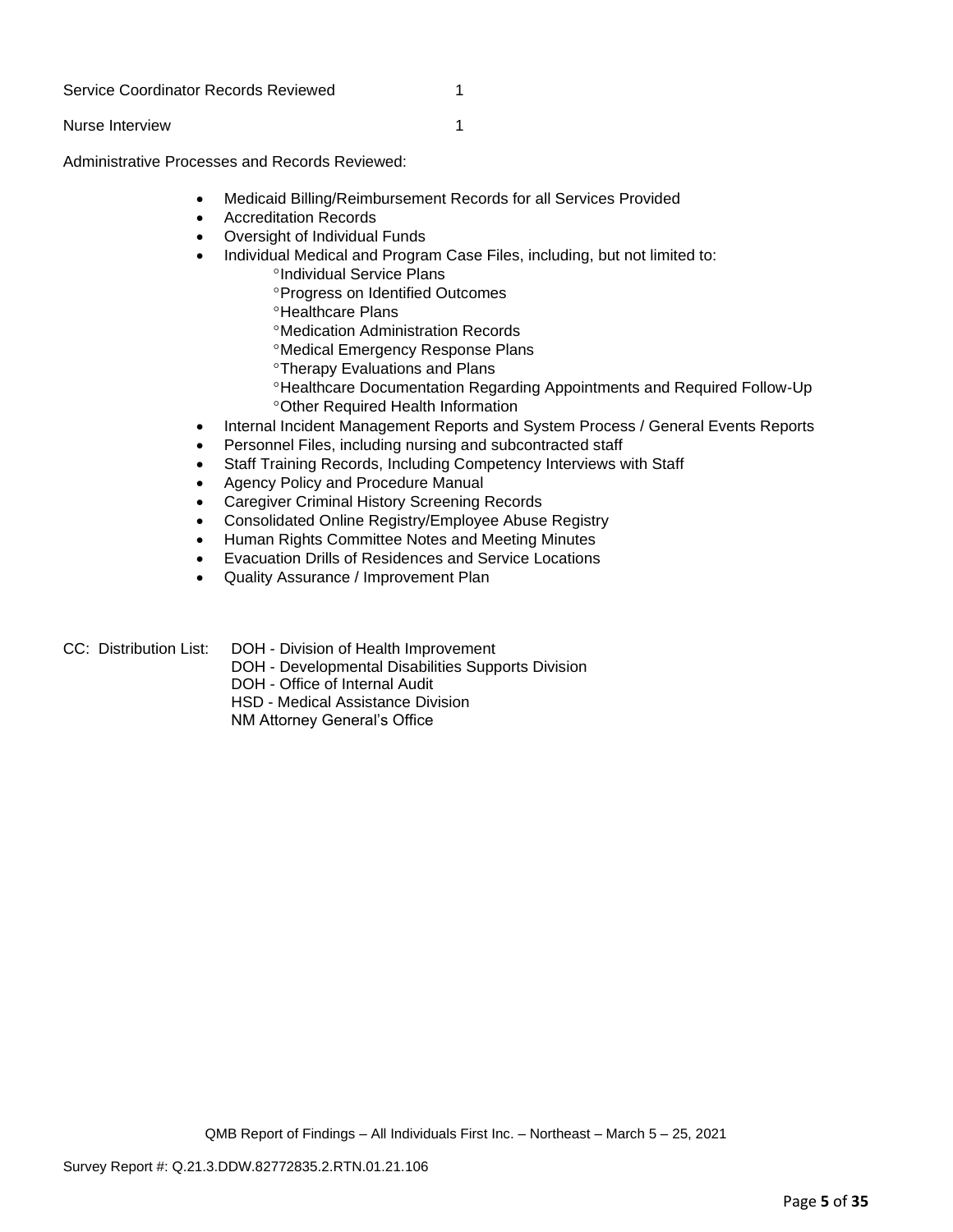### **Attachment A**

### **Provider Instructions for Completing the QMB Plan of Correction (POC) Process**

### *Introduction:*

After a QMB Compliance Survey, your QMB Report of Findings will be sent to you via e-mail.

Each provider must develop and implement a Plan of Correction (POC) that identifies specific quality assurance and quality improvement activities the agency will implement to correct deficiencies and prevent continued deficiencies and non-compliance.

Agencies must submit their Plan of Correction within ten (10) business days from the date you receive the QMB Report of Findings. (Providers who do not submit a POC within 10 business days may be referred to the DDSD Regional Office for purposes of contract management or the Internal Review Committee [IRC] for possible actions or sanctions).

Agencies must fully implement their approved Plan of Correction within 45 business days (10 business days to submit your POC for approval and 35 days to implement your approved Plan of Correction) from the date they receive the QMB Report of Findings. Providers who fail to complete a POC within the 45-business days allowed will be referred to the IRC for possible actions or sanctions.

If you have questions about the Plan of Correction process, call the Plan of Correction Coordinator at 505-273-1930 or email at [MonicaE.Valdez@state.nm.us.](mailto:MonicaE.Valdez@state.nm.us) Requests for technical assistance must be requested through your Regional DDSD Office.

The POC process cannot resolve disputes regarding findings. If you wish to dispute a finding on the official Report of Findings, you must file an Informal Reconsideration of Findings (IRF) request within ten (10) business days of receiving your report. Please note that you must still submit a POC for findings that are in question (see Attachment C).

#### *Instructions for Completing Agency POC:*

### *Required Content*

Your Plan of Correction should provide a step-by-step description of the methods to correct each deficient practice cited to prevent recurrence and information that ensures the regulation cited comes into and remains in compliance. The remedies noted in your POC are expected to be added to your Agency's required, annual Quality Assurance (QA) Plan.

If a deficiency has already been corrected since the on-site survey, the plan should state how it was corrected, the completion date (date the correction was accomplished), and how possible recurrence of the deficiency will be prevented.

*The following details should be considered when developing your Plan of Correction:*

#### *The Plan of Correction must address each deficiency cited in the Report of Findings unless otherwise noted with a "No Plan of Correction Required statement." The Plan of Correction must address the five (5) areas listed below:*

- 1. How the specific and realistic corrective action will be accomplished for individuals found to have been affected by the deficient practice.
- 2. How the agency will identify other individuals who have the potential to be affected by the same deficient practice, and how the agency will act to protect those individuals in similar situations.
- 3. What Quality Assurance measures will be put into place and what systemic changes made to ensure the deficient practice will not recur.
- 4. Indicate how the agency plans to monitor its performance to make certain solutions are sustained. The agency must develop a QA plan for ensuring correction is achieved and sustained. This QA plan must be implemented, and the corrective action is evaluated for its effectiveness. The plan of correction is integrated into the agency quality assurance system; and
- 5. Include dates when corrective actions will be completed. The corrective action completion dates must be acceptable to the State.

*The following details should be considered when developing your Plan of Correction:*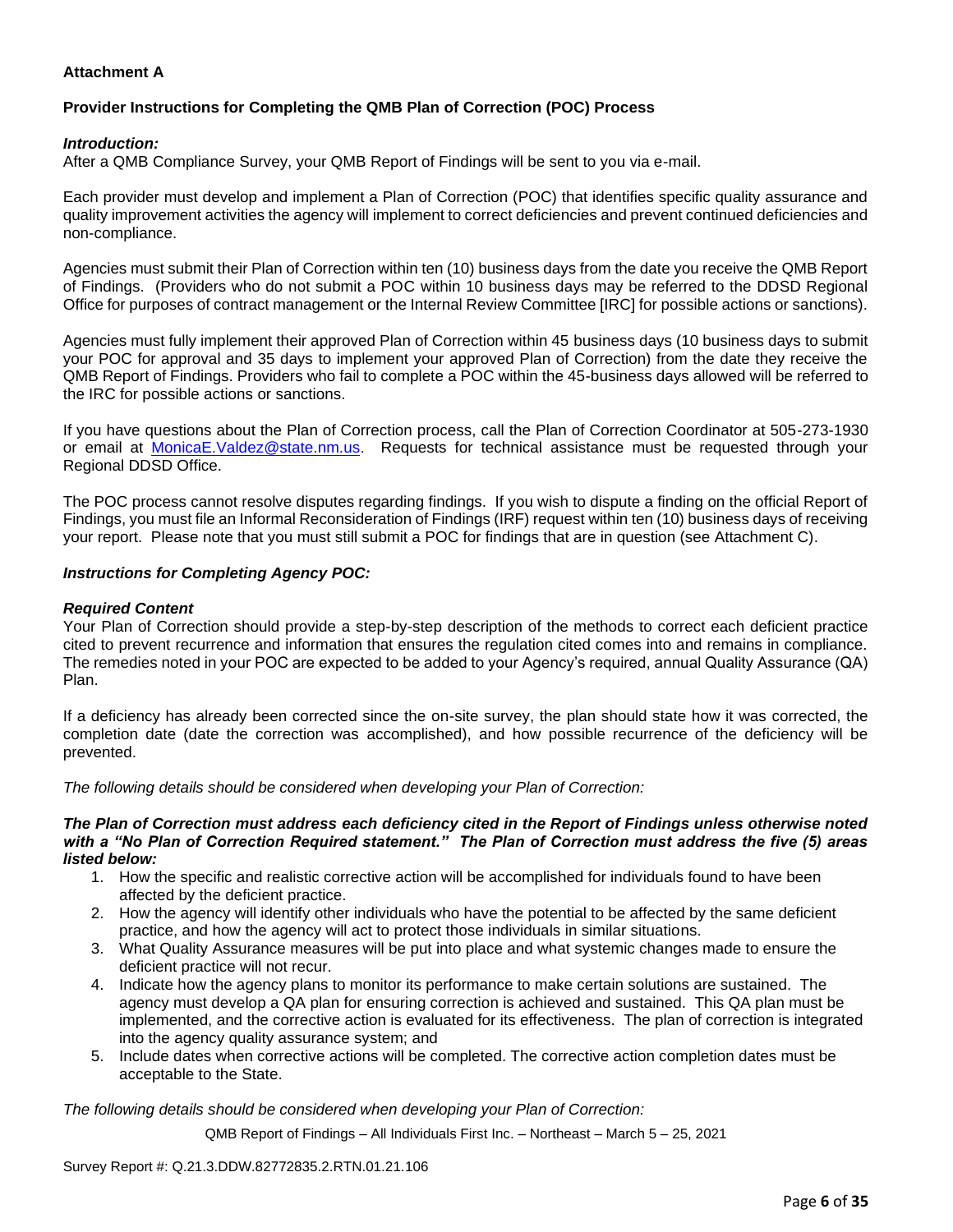- Details about how and when Individual Served, agency personnel and administrative and service delivery site files are audited by agency personnel to ensure they contain required documents;
- Information about how medication administration records are reviewed to verify they contain all required information before they are distributed to service sites, as they are being used, and after they are completed;
- Your processes for ensuring that all required agency personnel are trained on required DDSD required trainings;
- How accuracy in billing/reimbursement documentation is assured;
- How health, safety is assured;
- For Case Management providers, how Individual Service Plans are reviewed to verify they meet requirements, how the timeliness of level of care (LOC) packet submissions and consumer visits are tracked;
- Your process for gathering, analyzing and responding to quality data indicators; and,
- Details about Quality Targets in various areas, current status, analyses about why targets were not met, and remedies implemented.

*Note:* **Instruction or in-service of staff alone may not be a sufficient plan of correction.** This is a good first step toward correction, but additional steps must be taken to ensure the deficiency is corrected and will not recur.

### *Completion Dates*

- The plan of correction must include a **completion date** (entered in the far right-hand column) for each finding. Be sure the date is **realistic** in the amount of time your Agency will need to correct the deficiency; not to exceed 45 total business days.
- Direct care issues should be corrected immediately and monitored appropriately.
- Some deficiencies may require a staged plan to accomplish total correction.
- Deficiencies requiring replacement of equipment, etc., may require more time to accomplish correction but should show reasonable time frames.

### *Initial Submission of the Plan of Correction Requirements*

- 1. The Plan of Correction must be completed on the official QMB Survey Report of Findings/Plan of Correction Form and received by QMB within ten (10) business days from the date you received the report of findings.
- 2. For questions about the POC process, call the POC Coordinator, Monica Valdez at 505-273-1930 or email at [MonicaE.Valdez@state.nm.us](mailto:MonicaE.Valdez@state.nm.us) for assistance.
- 3. For Technical Assistance (TA) in developing or implementing your POC, contact your Regional DDSD Office.
- 4. Submit your POC to Monica Valdez, POC Coordinator in any of the following ways:
	- a. Electronically at [MonicaE.Valdez@state.nm.us](mailto:MonicaE.Valdez@state.nm.us) *(preferred method)*
		- b. Fax to 505-222-8661, or
		- c. Mail to POC Coordinator, 5301 Central Ave NE Suite 400, Albuquerque, New Mexico 87108
- 5. *Do not submit supporting documentation* (evidence of compliance) to QMB *until after* your POC has been approved by the QMB.
- 6. QMB will notify you when your POC has been "approved" or "denied."
	- a. During this time, whether your POC is "approved," or "denied," you will have a maximum of 45-business days from the date of receipt of your Report of Findings to correct all survey deficiencies.
	- b. If your POC is denied, it must be revised and resubmitted as soon as possible, as the 45-business day limit is in effect.
	- c. If your POC is denied a second time your agency may be referred to the Internal Review Committee.
	- d. You will receive written confirmation when your POC has been approved by QMB and a final deadline for completion of your POC.
	- e. Please note that all POC correspondence will be sent electronically unless otherwise requested.
- 7. Failure to submit your POC within 10 business days without prior approval of an extension by QMB will result in a referral to the Internal Review Committee and the possible implementation of monetary penalties and/or sanctions.

#### *POC Document Submission Requirements*

Once your POC has been approved by the QMB Plan of Correction Coordinator you must submit copies of documents as evidence that all deficiencies have been corrected, as follows.

1. Your internal documents are due within a *maximum* of 45-business days of receipt of your Report of Findings.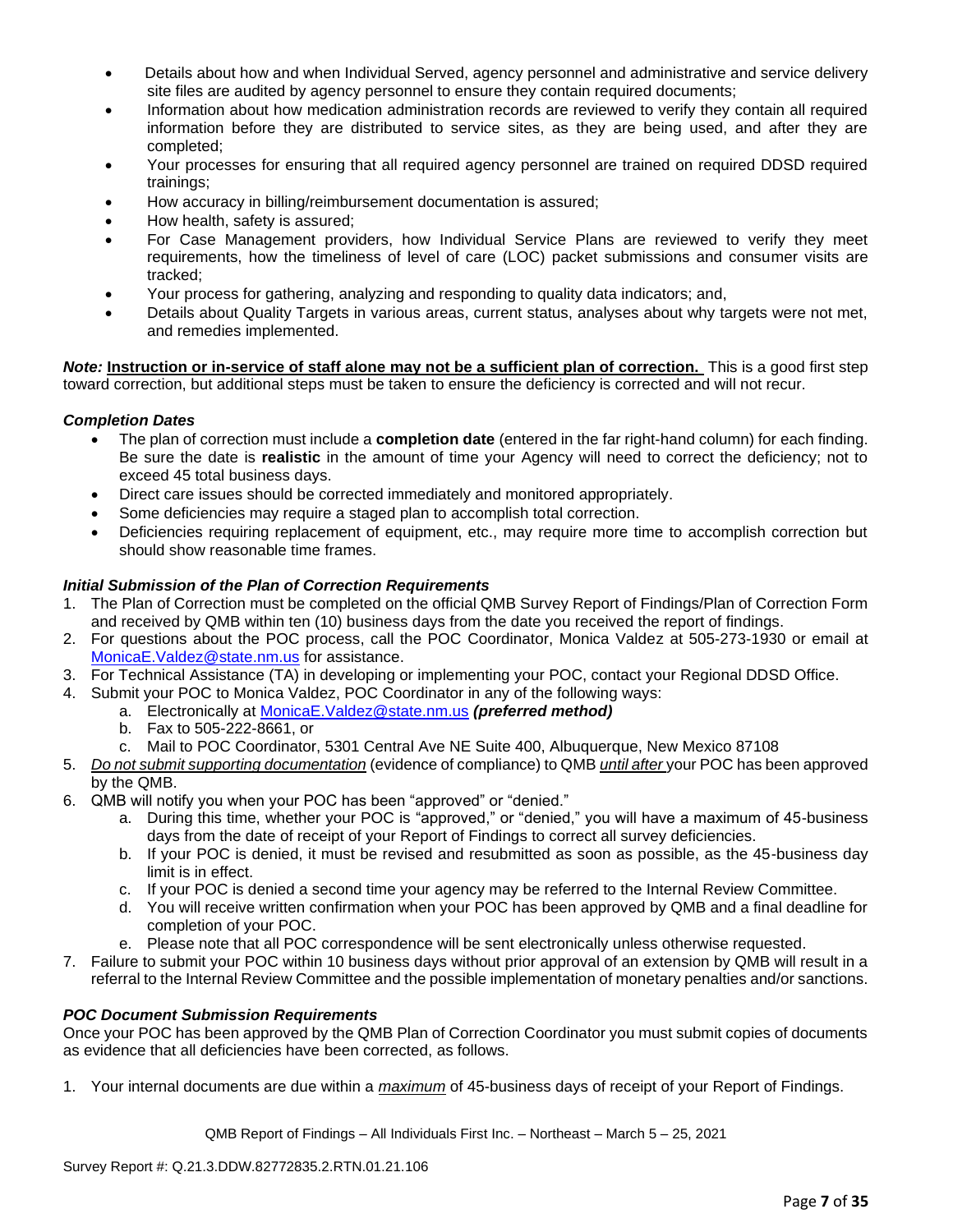- 2. It is preferred that you submit your documents via USPS or other carrier (scanned and saved to CD/DVD disc, flash drive, etc.). If documents containing HIPAA Protected Health Information (PHI) documents must be submitted through S-Comm (Therap), Fax or Postal System, do not send PHI directly to NMDOH email accounts. If the documents do not contain protected Health information (PHI) then you may submit your documents electronically scanned and attached to e-mails.
- 3. All submitted documents *must be annotated*; please be sure the tag numbers and Identification numbers are indicated on each document submitted. Documents which are not annotated with the Tag number and Identification number may not be accepted.
- 4. Do not submit original documents; Please provide copies or scanned electronic files for evidence. Originals must be maintained in the agency file(s) per DDSD Standards.
- 5. In lieu of some documents, you may submit copies of file or home audit forms that clearly indicate cited deficiencies have been corrected, other attestations of correction must be approved by the Plan of Correction Coordinator prior to their submission.
- 6. When billing deficiencies are cited, you must provide documentation to justify billing and/or void and adjust forms submitted to Xerox State Healthcare, LLC for the deficiencies cited in the Report of Findings.

**Revisions, Modifications or Extensions to your Plan of Correction (post QMB approval) must be made in writing and submitted to the Plan of Correction Coordinator, prior to the completion date and are approved on a case-by-case basis. No changes may be made to your POC or the timeframes for implementation without written approval of the POC Coordinator.**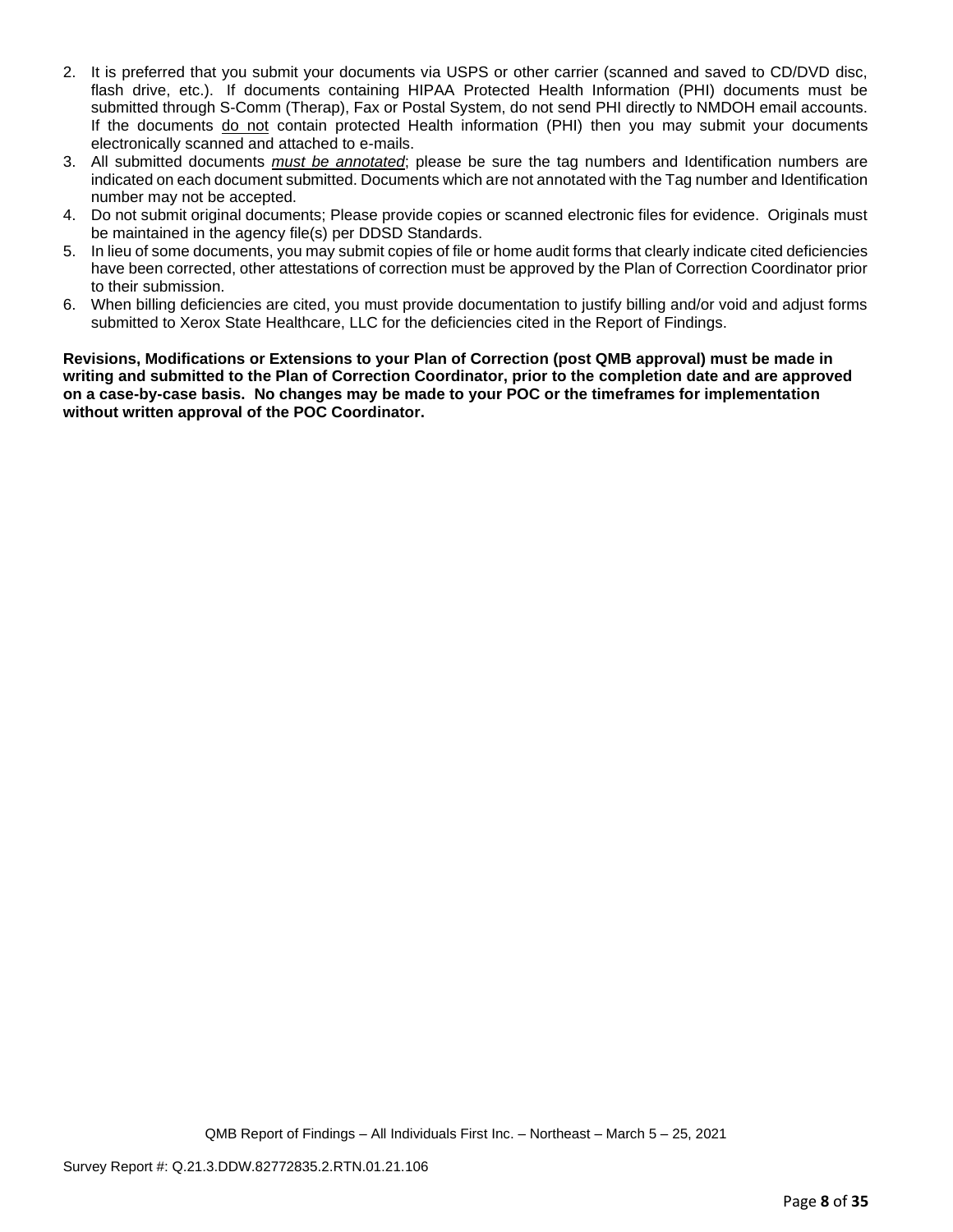### **Department of Health, Division of Health Improvement QMB Determination of Compliance Process**

The Division of Health Improvement, Quality Management Bureau (QMB) surveys compliance of the Developmental Disabilities Waiver (DDW) standards and other state and federal regulations. For the purpose of the LCA / CI survey the CMS waiver assurances have been grouped into four (4) Service Domains: Plan of Care (ISP Implementation); Qualified Providers; Health, Welfare and Safety; and Administrative Oversight (note that Administrative Oversight listed in this document is not the same as the CMS assurance of Administrative Authority. Used in this context it is related to the agency's operational policies and procedures, Quality Assurance system and Medicaid billing and reimbursement processes.)

The QMB Determination of Compliance process is based on provider compliance or non-compliance with standards and regulations identified during the on-site survey process and as reported in the QMB Report of Findings. All areas reviewed by QMB have been agreed to by DDSD and DHI/QMB and are reflective of CMS requirements. All deficiencies (non-compliance with standards and regulations) are identified and cited as either a Standard level deficiency or a Condition of Participation level deficiency in the QMB Reports of Findings. All deficiencies require corrective action when non-compliance is identified.

Each deficiency in your Report of Findings has been predetermined to be a Standard Level Deficiency, a Condition of Participation Level Deficiency, if below 85% compliance or a non-negotiable Condition of Participation Level Deficiency. Your Agency's overall Compliance Determination is based on a Scope and Severity Scale which takes into account the number of Standard and Condition Level Tags cited as well as the percentage of Individuals affected in the sample.

### **Conditions of Participation (CoPs)**

CoPs are based on the Centers for Medicare and Medicaid Services, Home and Community-Based Waiver required assurances, in addition to the New Mexico Developmental Disability Waiver (DDW) Service Standards. The Division of Health Improvement (DHI), in conjunction with the Developmental Disability Support Division (DDSD), has identified certain deficiencies that have the potential to be a Condition of Participation Level, if the tag falls below 85% compliance based on the number of people affected. Additionally, there are what are called nonnegotiable Conditions of Participation, regardless if one person or multiple people are affected. In this context, a CoP is defined as an essential / fundamental regulation or standard, which when out of compliance directly affects the health and welfare of the Individuals served. If no deficiencies within a Tag are at the level of a CoP, it is cited as a Standard Level Deficiency.

### *Service Domains and CoPs for Living Care Arrangements and Community Inclusion are as follows:*

**Service Domain: Service Plan: ISP Implementation -** *Services are delivered in accordance with the service plan, including type, scope, amount, duration and frequency specified in the service plan.*

#### **Potential Condition of Participation Level Tags, if compliance is below 85%:**

- **1A08.3 –** Administrative Case File: Individual Service Plan / ISP Components
- **1A32 –** Administrative Case File: Individual Service Plan Implementation
- **LS14 –** Residential Service Delivery Site Case File (ISP and Healthcare Requirements)
- **IS14 –** CCS / CIES Service Delivery Site Case File (ISP and Healthcare Requirements)

**Service Domain: Qualified Providers -** *The State monitors non-licensed/non-certified providers to assure adherence to waiver requirements. The State implements its policies and procedures for verifying that provider training is conducted in accordance with State requirements and the approved waiver.*

#### **Potential Condition of Participation Level Tags, if compliance is below 85%:**

- **1A20 -** Direct Support Personnel Training
- **1A22 -** Agency Personnel Competency
- **1A37 –** Individual Specific Training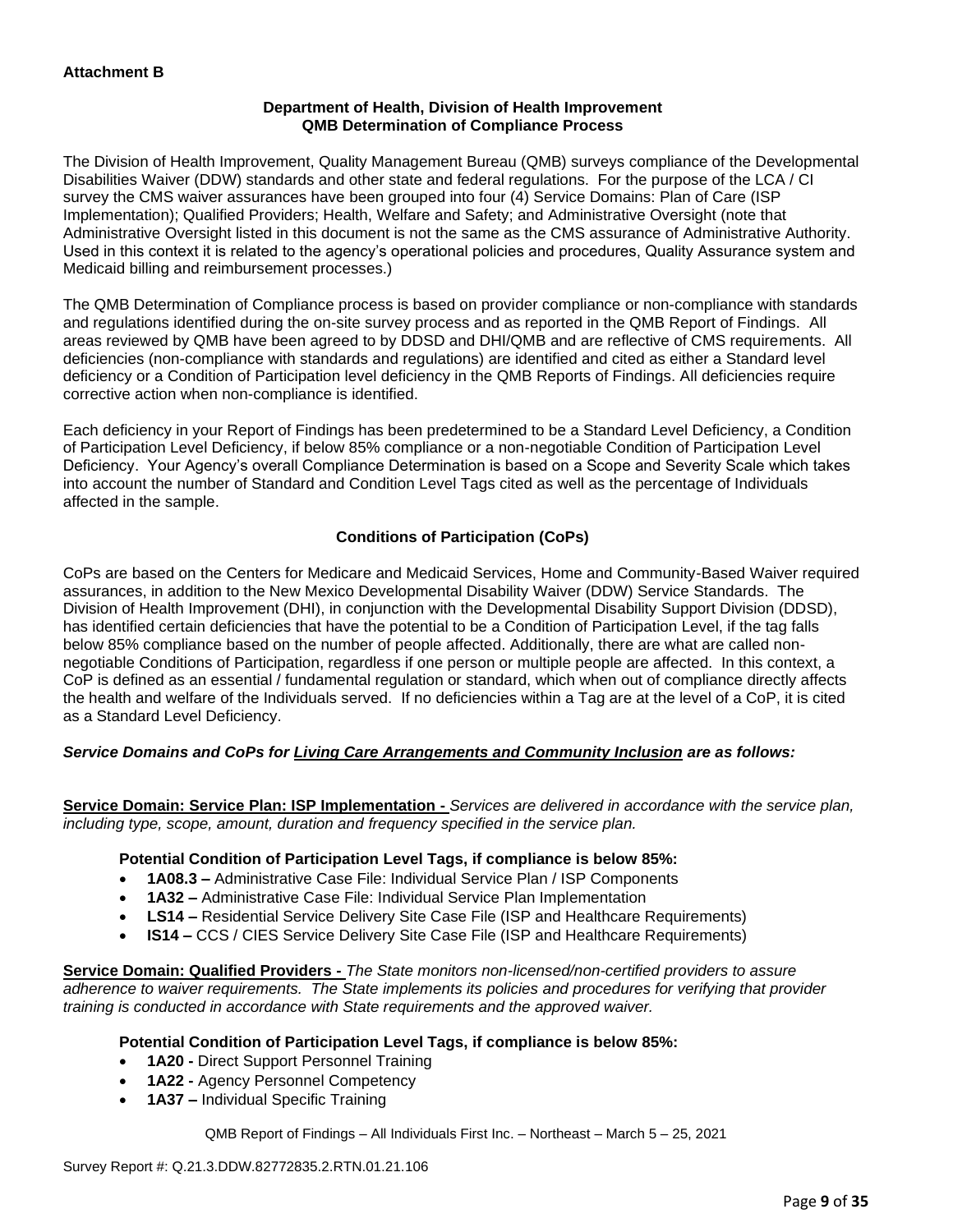### **Non-Negotiable Condition of Participation Level Tags (one or more Individuals are cited):**

- **1A25.1 –** Caregiver Criminal History Screening
- **1A26.1 –** Consolidated On-line Registry Employee Abuse Registry

**Service Domain: Health, Welfare and Safety -** *The State, on an ongoing basis, identifies, addresses and seeks to prevent occurrences of abuse, neglect and exploitation. Individuals shall be afforded their basic human rights. The provider supports individuals to access needed healthcare services in a timely manner.*

### **Potential Condition of Participation Level Tags, if compliance is below 85%:**

- **1A08.2 –** Administrative Case File: Healthcare Requirements & Follow-up
- **1A09 –** Medication Delivery Routine Medication Administration
- **1A09.1 –** Medication Delivery PRN Medication Administration
- **1A15.2 –** Administrative Case File: Healthcare Documentation (Therap and Required Plans)

#### **Non-Negotiable Condition of Participation Level Tags (one or more Individuals are cited):**

- **1A05 –** General Requirements / Agency Policy and Procedure Requirements
- **1A07 –** Social Security Income (SSI) Payments
- **1A09.2 –** Medication Delivery Nurse Approval for PRN Medication
- **1A15 –** Healthcare Coordination Nurse Availability / Knowledge
- **1A31 –** Client Rights/Human Rights
- **LS25.1 –** Residential Reqts. (Physical Environment Supported Living / Family Living / Intensive Medical Living)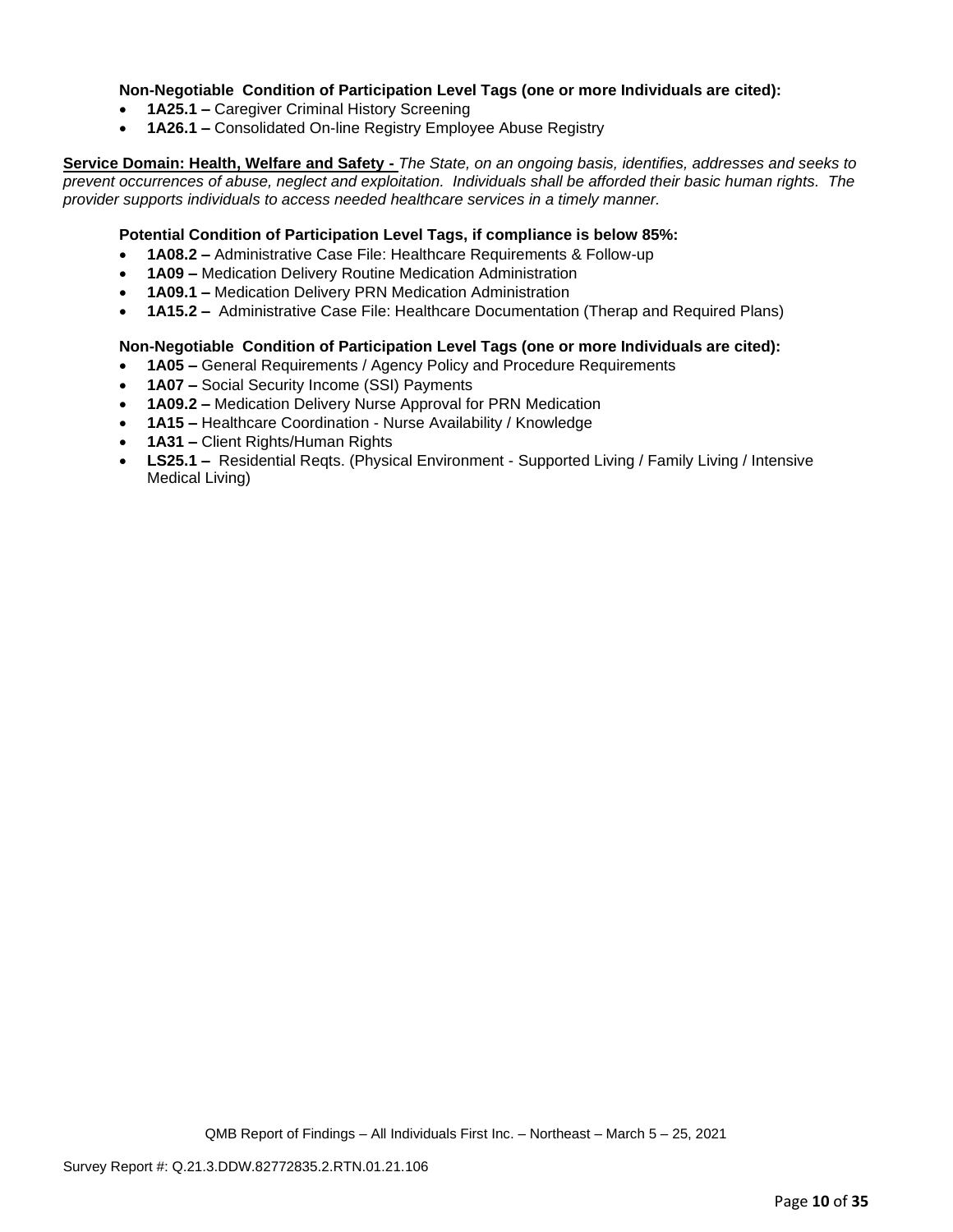### **Attachment C**

#### **Guidelines for the Provider Informal Reconsideration of Finding (IRF) Process**

#### **Introduction:**

Throughout the QMB Survey process, surveyors are openly communicating with providers. Open communication means surveyors have clarified issues and/or requested missing information before completing the review through the use of the signed/dated "Document Request," or "Administrative Needs," etc. forms. Regardless, there may still be instances where the provider disagrees with a specific finding. Providers may use the following process to informally dispute a finding.

#### **Instructions:**

- 1. The Informal Reconsideration of the Finding (IRF) request must be received in writing to the QMB Bureau Chief **within 10 business days** of receipt of the final Report of Findings **(***Note: No extensions are granted for the IRF)***.**
- 2. The written request for an IRF *must* be completed on the QMB Request for Informal Reconsideration of Finding form available on the QMB website: <https://nmhealth.org/about/dhi/cbp/irf/>
- 3. The written request for an IRF must specify in detail the request for reconsideration and why the finding is inaccurate.
- 4. The IRF request must include all supporting documentation or evidence.
- 5. If you have questions about the IRF process, email the IRF Chairperson, Valerie V. Valdez at [valerie.valdez@state.nm.us](mailto:valerie.valdez@state.nm.us) for assistance.

#### **The following limitations apply to the IRF process:**

- The written request for an IRF and all supporting evidence must be received within 10 business days.
- Findings based on evidence requested during the survey and not provided may not be subject to reconsideration.
- The supporting documentation must be new evidence not previously reviewed or requested by the survey team.
- Providers must continue to complete their Plan of Correction during the IRF process
- Providers may not request an IRF to challenge the sampling methodology.
- Providers may not request an IRF based on disagreement with the nature of the standard or regulation.
- Providers may not request an IRF to challenge the team composition.
- Providers may not request an IRF to challenge the DHI/QMB determination of compliance or the length of their DDSD provider contract.

A Provider forfeits the right to an IRF if the request is not received within 10 business days of receiving the report and/or does not include all supporting documentation or evidence to show compliance with the standards and regulations.

The IRF Committee will review the request; the Provider will be notified in writing of the ruling; no face-to-face meeting will be conducted.

When a Provider requests that a finding be reconsidered, it does not stop or delay the Plan of Correction process. **Providers must continue to complete the Plan of Correction, including the finding in dispute regardless of the IRF status.** If a finding is removed or modified, it will be noted and removed or modified from the Report of Findings. It should be noted that in some cases a Plan of Correction may be completed prior to the IRF process being completed. The provider will be notified in writing on the decisions of the IRF committee.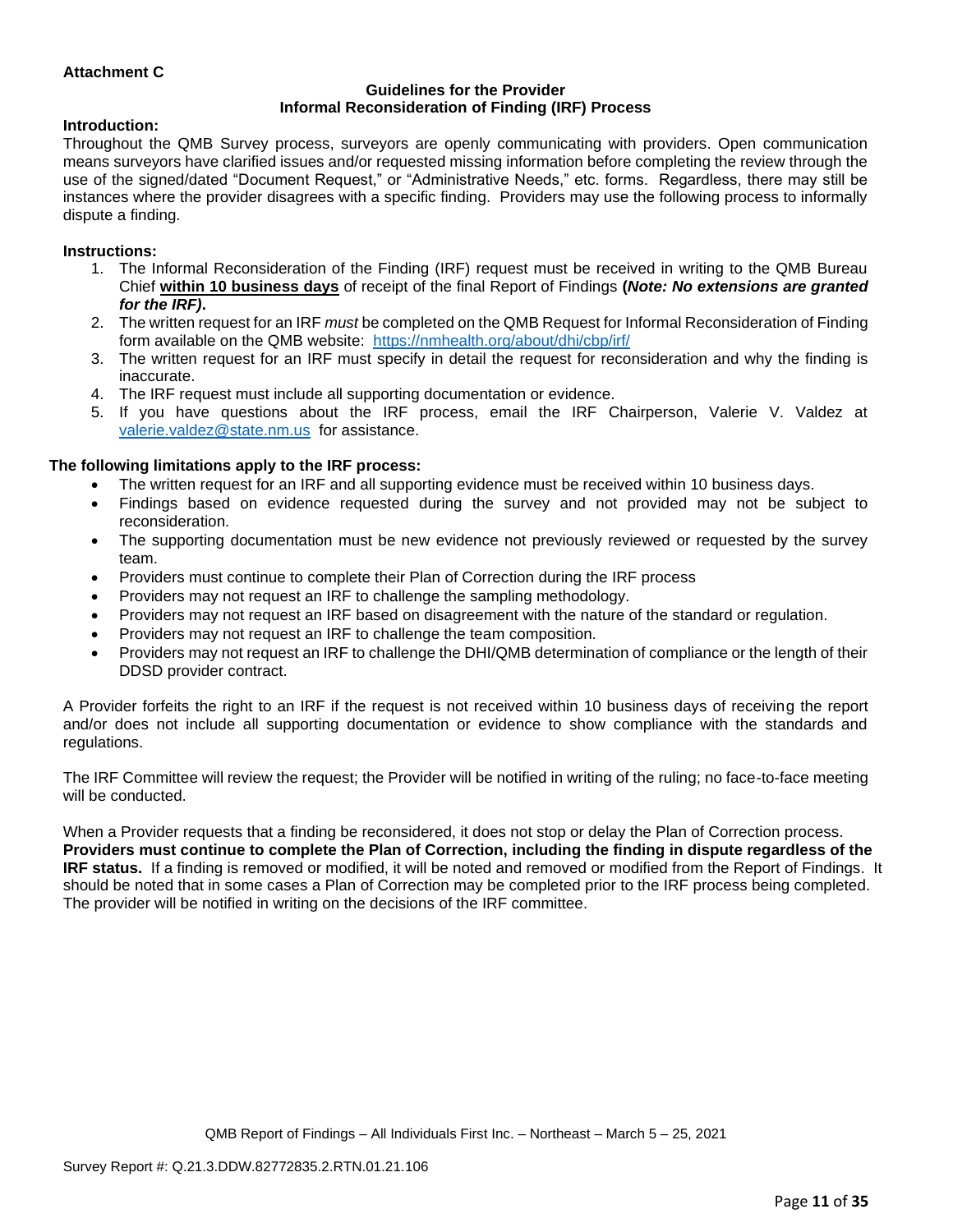### **QMB Determinations of Compliance**

### **Compliance:**

The QMB determination of *Compliance* indicates that a provider has either no deficiencies found during a survey or that no deficiencies at the Condition of Participation Level were found. The agency has obtained a level of compliance such that there is a minimal potential for harm to individuals' health and safety. To qualify for a determination of *Compliance*, the provider must have received no Conditions of Participation Level Deficiencies and have a minimal number of Individuals on the sample affected by the findings indicated in the Standards Level Tags.

### **Partial-Compliance with Standard Level Tags:**

The QMB determination of *Partial-Compliance with Standard Level Tags* indicates that a provider is in compliance with all Condition of Participation Level deficiencies but is out of compliance with a certain percentage of Standard Level deficiencies. This partial-compliance, if not corrected, may result in a negative outcome or the potential for more than minimal harm to individuals' health and safety. There are two ways to receive a determination of Partial Compliance with Standard Level Tags:

- 1. Your Report of Findings includes 16 or fewer Standards Level Tags with between 75% and 100% of the survey sample affected in any tag.
- 2. Your Report of Findings includes 17 or more Standard Level Tags with between 50% to 74% of the survey sample affected in any tag.

### **Partial-Compliance with Standard Level Tags and Condition of Participation Level Tags:**

The QMB determination of *Partial-Compliance with Standard Level Tags and Condition of Participation Level Tags*  indicates that a provider is out of compliance with one to five (1 – 5) Condition of Participation Level Tags. This partial-compliance, if not corrected, may result in a serious negative outcome or the potential for more than minimal harm to individuals' health and safety.

#### **Non-Compliance:**

The QMB determination of *Non-Compliance* indicates a provider is significantly out of compliance with both Standard Level deficiencies and Conditions of Participation level deficiencies. This non-compliance, if not corrected, may result in a serious negative outcome or the potential for more than minimal harm to individuals' health and safety. There are three ways an agency can receive a determination of Non-Compliance:

- 1. Your Report of Findings includes 17 or more total Tags with 0 to 5 Condition of Participation Level Tags with 75% to 100% of the survey sample affected in any Condition of Participation Level tag.
- 2. Your Report of Findings includes any amount of Standard Level Tags with 6 or more Condition of Participation Level Tags.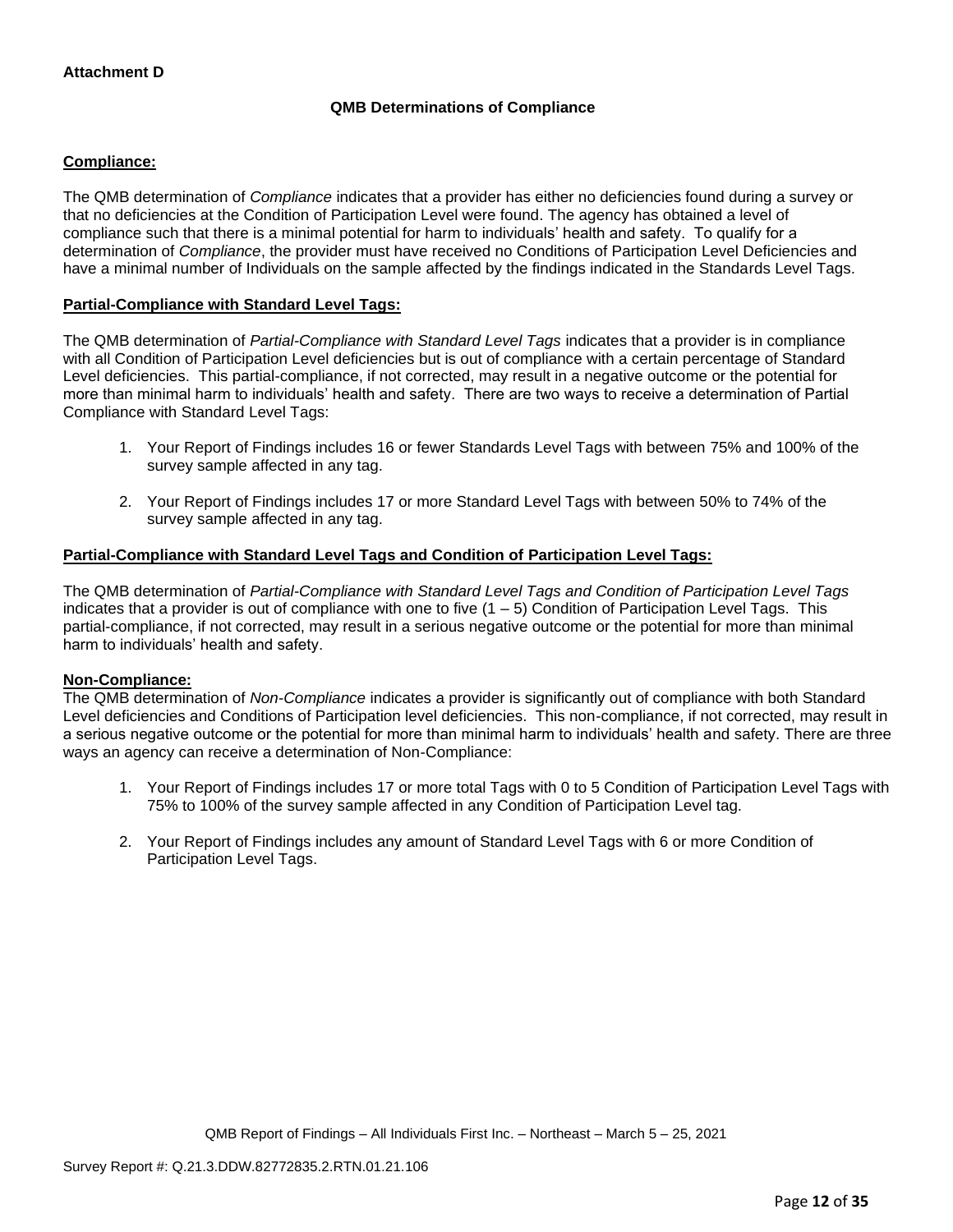| <b>Compliance</b>                                                                                          | Weighting                                                                                                                     |                                                                                                                          |                                                                                                                          |                                                                                                                               |                                                                                                                                |                                                                                                                             |                                                                                                               |
|------------------------------------------------------------------------------------------------------------|-------------------------------------------------------------------------------------------------------------------------------|--------------------------------------------------------------------------------------------------------------------------|--------------------------------------------------------------------------------------------------------------------------|-------------------------------------------------------------------------------------------------------------------------------|--------------------------------------------------------------------------------------------------------------------------------|-----------------------------------------------------------------------------------------------------------------------------|---------------------------------------------------------------------------------------------------------------|
| <b>Determination</b>                                                                                       |                                                                                                                               | LOW                                                                                                                      |                                                                                                                          | <b>MEDIUM</b>                                                                                                                 |                                                                                                                                |                                                                                                                             | <b>HIGH</b>                                                                                                   |
| <b>Total Tags:</b>                                                                                         | up to 16                                                                                                                      | 17 or more                                                                                                               | up to 16                                                                                                                 | 17 or more                                                                                                                    | <b>Any Amount</b>                                                                                                              | 17 or more                                                                                                                  | <b>Any Amount</b>                                                                                             |
|                                                                                                            | and                                                                                                                           | and                                                                                                                      | and                                                                                                                      | and                                                                                                                           | And/or                                                                                                                         | and                                                                                                                         | And/or                                                                                                        |
| <b>COP Level Tags:</b>                                                                                     | 0 COP                                                                                                                         | 0 COP                                                                                                                    | 0 COP                                                                                                                    | 0 COP                                                                                                                         | 1 to 5 COP                                                                                                                     | 0 to 5 CoPs                                                                                                                 | 6 or more COP                                                                                                 |
|                                                                                                            | and                                                                                                                           | and                                                                                                                      | and                                                                                                                      | and                                                                                                                           |                                                                                                                                | and                                                                                                                         |                                                                                                               |
| Sample Affected:                                                                                           | 0 to 74%                                                                                                                      | 0 to 49%                                                                                                                 | 75 to 100%                                                                                                               | 50 to 74%                                                                                                                     |                                                                                                                                | 75 to 100%                                                                                                                  |                                                                                                               |
| "Non-Compliance"                                                                                           |                                                                                                                               |                                                                                                                          |                                                                                                                          |                                                                                                                               |                                                                                                                                | 17 or more<br><b>Total Tags with</b><br>75 to 100% of<br>the Individuals<br>in the sample<br>cited in any CoP<br>Level tag. | Any Amount of<br><b>Standard Level</b><br>Tags and 6 or<br>more Conditions<br>of Participation<br>Level Tags. |
| "Partial Compliance<br>with Standard Level<br>tags and Condition of<br><b>Participation Level</b><br>Tags" |                                                                                                                               |                                                                                                                          |                                                                                                                          |                                                                                                                               | <b>Any Amount</b><br><b>Standard Level</b><br>Tags, plus 1 to 5<br><b>Conditions of</b><br><b>Participation Level</b><br>tags. |                                                                                                                             |                                                                                                               |
| "Partial Compliance<br>with Standard Level<br>tags"                                                        |                                                                                                                               |                                                                                                                          | up to 16<br><b>Standard Level</b><br>Tags with 75 to<br>100% of the<br>individuals in<br>the sample cited<br>in any tag. | 17 or more<br><b>Standard Level</b><br>Tags with 50 to<br><b>74%</b> of the<br>individuals in<br>the sample cited<br>any tag. |                                                                                                                                |                                                                                                                             |                                                                                                               |
| "Compliance"                                                                                               | Up to 16<br><b>Standard Level</b><br>Tags with 0 to<br><b>74% of the</b><br>individuals in<br>the sample<br>cited in any tag. | 17 or more<br><b>Standard Level</b><br>Tags with 0 to<br>49% of the<br>individuals in<br>the sample cited<br>in any tag. |                                                                                                                          |                                                                                                                               |                                                                                                                                |                                                                                                                             |                                                                                                               |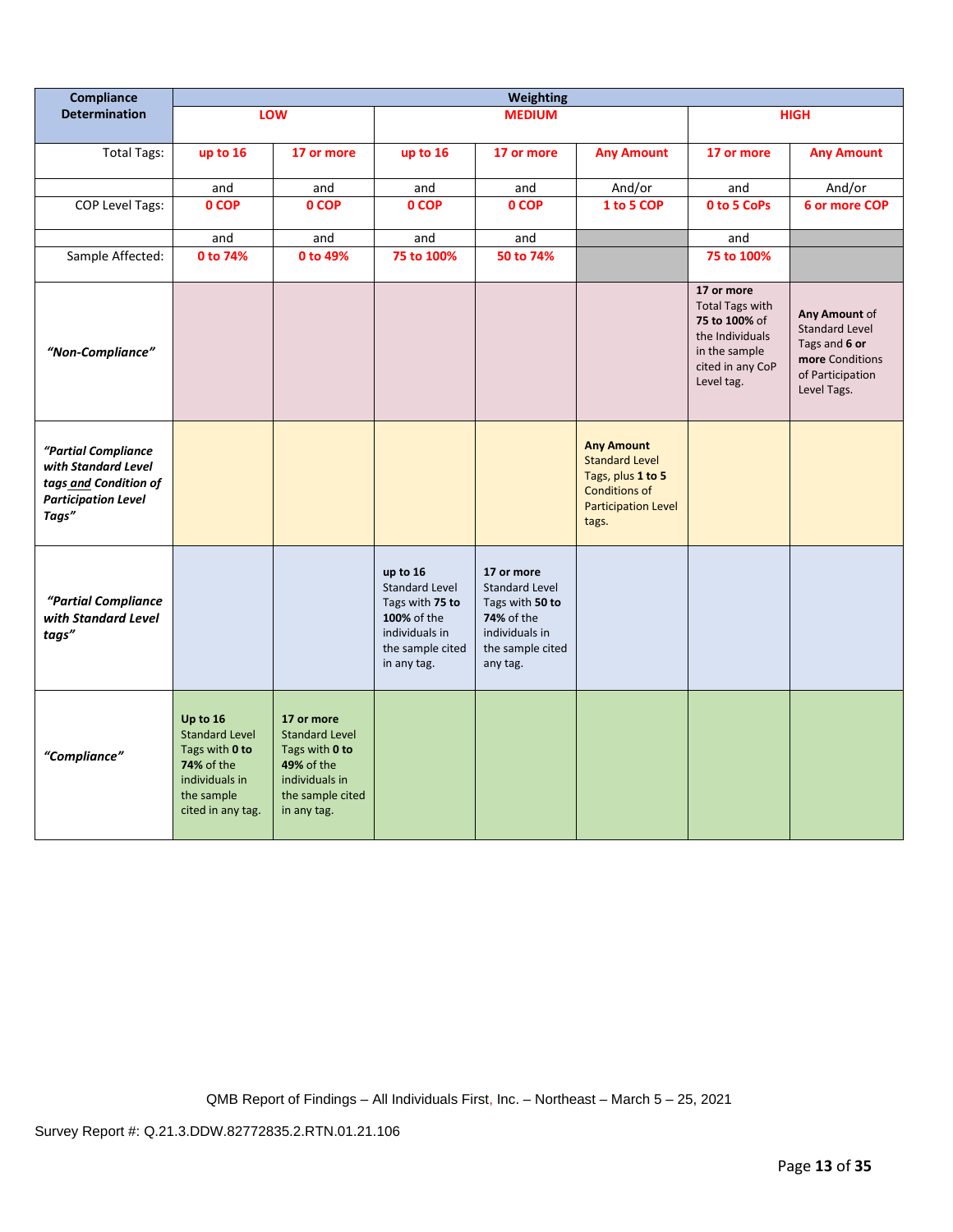### **Agency: All Individuals First, Inc. – Northeast Region**  Program: Developmental Disabilities Waiver<br>Service: 2018: Customized Community Sup 2018: Customized Community Supports<br>Routine Survey Type:<br>Survey Date: **Survey Date: March 15 – 25, 2021**

| <b>Standard of Care</b>                           | <b>Deficiencies</b>                            | Agency Plan of Correction, On-going QA/QI<br>and Responsible Party                                                                                          | <b>Completion</b><br><b>Date</b> |
|---------------------------------------------------|------------------------------------------------|-------------------------------------------------------------------------------------------------------------------------------------------------------------|----------------------------------|
|                                                   |                                                | Service Domain: Service Plans: ISP Implementation - Services are delivered in accordance with the service plan, including type, scope, amount, duration and |                                  |
| frequency specified in the service plan.          |                                                |                                                                                                                                                             |                                  |
| Tag #1A08.1 Administrative and                    | <b>Standard Level Deficiency</b>               |                                                                                                                                                             |                                  |
| <b>Residential Case File: Progress Notes</b>      |                                                |                                                                                                                                                             |                                  |
| Developmental Disabilities (DD) Waiver            | Based on record review, the Agency did not     | Provider:                                                                                                                                                   |                                  |
| Service Standards 2/26/2018; Re-Issue:            | maintain progress notes and other service      | <b>State your Plan of Correction for the</b>                                                                                                                |                                  |
| 12/28/2018; Eff 1/1/2019                          | delivery documentation for 1 of 5 Individuals. | deficiencies cited in this tag here (How is the                                                                                                             |                                  |
| <b>Chapter 20: Provider Documentation and</b>     |                                                | deficiency going to be corrected? This can be                                                                                                               |                                  |
| <b>Client Records 20.2 Client Records</b>         | Review of the Agency individual case files     | specific to each deficiency cited or if possible an                                                                                                         |                                  |
| Requirements: All DD Waiver Provider              | revealed the following items were not found:   | overall correction?): $\rightarrow$                                                                                                                         |                                  |
| Agencies are required to create and maintain      |                                                |                                                                                                                                                             |                                  |
| individual client records. The contents of client | <b>Administrative Case File:</b>               |                                                                                                                                                             |                                  |
| records vary depending on the unique needs of     |                                                |                                                                                                                                                             |                                  |
| the person receiving services and the resultant   | <b>Customized Community Services</b>           |                                                                                                                                                             |                                  |
| information produced. The extent of               | <b>Notes/Daily Contact Logs:</b>               |                                                                                                                                                             |                                  |
| documentation required for individual client      | • Individual #1 - None found for 2/11/2021.    |                                                                                                                                                             |                                  |
| records per service type depends on the           |                                                |                                                                                                                                                             |                                  |
| location of the file, the type of service being   |                                                | <b>Provider:</b>                                                                                                                                            |                                  |
| provided, and the information necessary.          |                                                | <b>Enter your ongoing Quality</b>                                                                                                                           |                                  |
| DD Waiver Provider Agencies are required to       |                                                | <b>Assurance/Quality Improvement</b>                                                                                                                        |                                  |
| adhere to the following:                          |                                                | processes as it related to this tag number                                                                                                                  |                                  |
| Client records must contain all documents         |                                                | here (What is going to be done? How many                                                                                                                    |                                  |
| essential to the service being provided and       |                                                | individuals is this going to affect? How often will                                                                                                         |                                  |
| essential to ensuring the health and safety of    |                                                | this be completed? Who is responsible? What<br>steps will be taken if issues are found?): $\rightarrow$                                                     |                                  |
| the person during the provision of the service.   |                                                |                                                                                                                                                             |                                  |
| Provider Agencies must have readily<br>2.         |                                                |                                                                                                                                                             |                                  |
| accessible records in home and community          |                                                |                                                                                                                                                             |                                  |
| settings in paper or electronic form. Secure      |                                                |                                                                                                                                                             |                                  |
| access to electronic records through the          |                                                |                                                                                                                                                             |                                  |
| Therap web-based system using computers or        |                                                |                                                                                                                                                             |                                  |
| mobile devices is acceptable.                     |                                                |                                                                                                                                                             |                                  |
| Provider Agencies are responsible for<br>3.       |                                                |                                                                                                                                                             |                                  |
| ensuring that all plans created by nurses, RDs,   |                                                |                                                                                                                                                             |                                  |
| therapists or BSCs are present in all needed      |                                                |                                                                                                                                                             |                                  |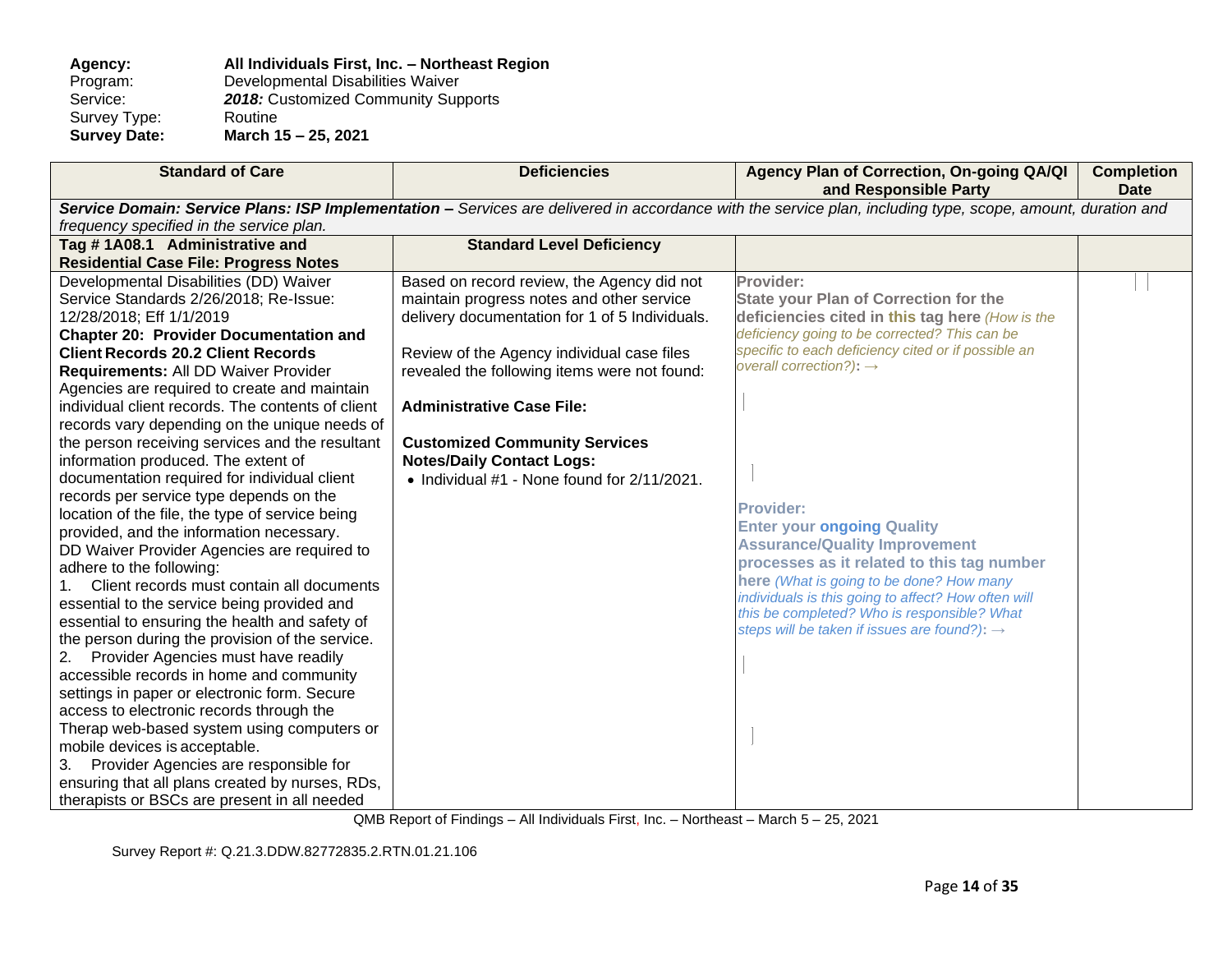| settings.                                         |  |  |
|---------------------------------------------------|--|--|
| Provider Agencies must maintain records           |  |  |
| of all documents produced by agency               |  |  |
| personnel or contractors on behalf of each        |  |  |
| person, including any routine notes or data,      |  |  |
| annual assessments, semi-annual reports,          |  |  |
| evidence of training provided/received,           |  |  |
| progress notes, and any other interactions for    |  |  |
| which billing is generated.                       |  |  |
| Each Provider Agency is responsible for<br>5.     |  |  |
| maintaining the daily or other contact notes      |  |  |
| documenting the nature and frequency of           |  |  |
| service delivery, as well as data tracking only   |  |  |
| for the services provided by their agency.        |  |  |
| The current Client File Matrix found in<br>6.     |  |  |
| Appendix A Client File Matrix details the         |  |  |
| minimum requirements for records to be            |  |  |
| stored in agency office files, the delivery site, |  |  |
| or with DSP while providing services in the       |  |  |
| community.                                        |  |  |
| 7. All records pertaining to JCMs must be         |  |  |
| retained permanently and must be made             |  |  |
| available to DDSD upon request, upon the          |  |  |
| termination or expiration of a provider           |  |  |
| agreement, or upon provider withdrawal from       |  |  |
| services.                                         |  |  |
|                                                   |  |  |
|                                                   |  |  |
|                                                   |  |  |
|                                                   |  |  |
|                                                   |  |  |
|                                                   |  |  |
|                                                   |  |  |
|                                                   |  |  |
|                                                   |  |  |
|                                                   |  |  |
|                                                   |  |  |
|                                                   |  |  |
|                                                   |  |  |
|                                                   |  |  |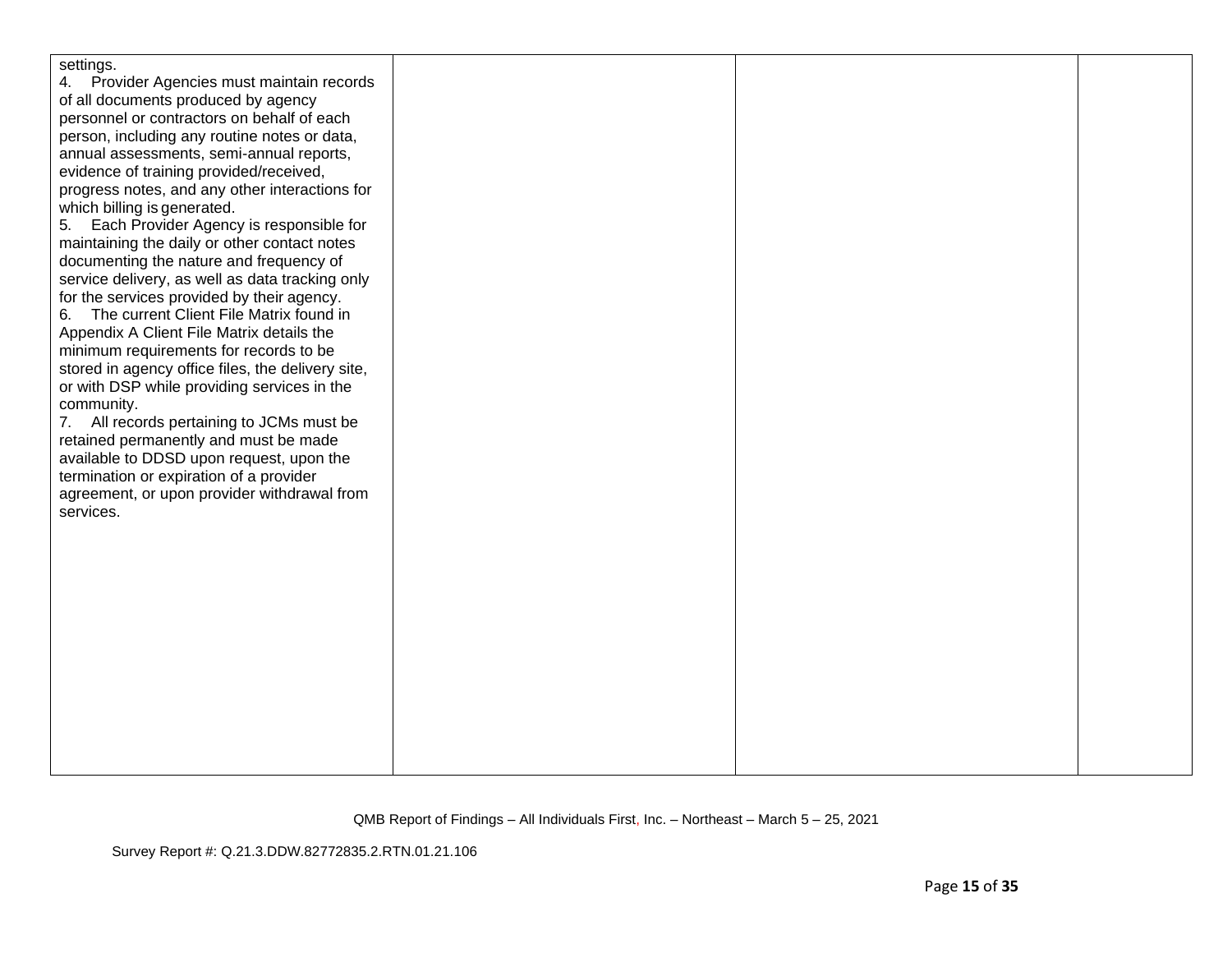| <b>Standard of Care</b>                                                                                                                                          | <b>Deficiencies</b>                                                                     | Agency Plan of Correction, On-going QA/QI<br>and Responsible Party                                      | <b>Completion</b><br><b>Date</b> |  |
|------------------------------------------------------------------------------------------------------------------------------------------------------------------|-----------------------------------------------------------------------------------------|---------------------------------------------------------------------------------------------------------|----------------------------------|--|
| Service Domain: Health and Welfare - The state, on an ongoing basis, identifies, addresses and seeks to prevent occurrences of abuse, neglect and                |                                                                                         |                                                                                                         |                                  |  |
| exploitation. Individuals shall be afforded their basic human rights. The provider supports individuals to access needed healthcare services in a timely manner. |                                                                                         |                                                                                                         |                                  |  |
| Tag #1A03 Continuous Quality                                                                                                                                     | <b>Standard Level Deficiency</b>                                                        |                                                                                                         |                                  |  |
| <b>Improvement System &amp; Key Performance</b>                                                                                                                  |                                                                                         |                                                                                                         |                                  |  |
| <b>Indicators (KPIs)</b>                                                                                                                                         |                                                                                         |                                                                                                         |                                  |  |
| Developmental Disabilities (DD) Waiver                                                                                                                           | Based on record review, the Agency did not                                              | <b>Provider:</b>                                                                                        |                                  |  |
| Service Standards 2/26/2018; Re-Issue:                                                                                                                           | maintain or implement a Quality Improvement                                             | <b>Enter your ongoing Quality</b>                                                                       |                                  |  |
| 12/28/2018; Eff 1/1/2019                                                                                                                                         | System (QIS), as required by standards.                                                 | <b>Assurance/Quality Improvement</b>                                                                    |                                  |  |
| <b>Chapter 22: Quality Improvement Strategy</b>                                                                                                                  |                                                                                         | processes as it related to this tag number                                                              |                                  |  |
| (QIS): A QIS at the provider level is directly                                                                                                                   | Review of information found:                                                            | here (What is going to be done? How many                                                                |                                  |  |
| linked to the organization's service delivery                                                                                                                    |                                                                                         | individuals is this going to affect? How often will                                                     |                                  |  |
| approach or underlying provision of services.                                                                                                                    | Review of the Agency's Quality Improvement                                              | this be completed? Who is responsible? What<br>steps will be taken if issues are found?): $\rightarrow$ |                                  |  |
| To achieve a higher level of performance and                                                                                                                     | Plan provided during the on-site survey did not                                         |                                                                                                         |                                  |  |
| improve quality, an organization is required to                                                                                                                  | address the following as required by                                                    |                                                                                                         |                                  |  |
| have an efficient and effective QIS. The QIS is                                                                                                                  | Standards:                                                                              |                                                                                                         |                                  |  |
| required to follow four key principles:                                                                                                                          |                                                                                         |                                                                                                         |                                  |  |
| 1. quality improvement work in systems and                                                                                                                       | The Agency's QI Plan did not address                                                    |                                                                                                         |                                  |  |
| processes;                                                                                                                                                       | one or more of the following KPI applies                                                |                                                                                                         |                                  |  |
| 2. focus on participants;                                                                                                                                        | to the following provider types:                                                        |                                                                                                         |                                  |  |
| 3. focus on being part of the team; and<br>4. focus on use of the data.                                                                                          | 3. % of people accessing Customized                                                     |                                                                                                         |                                  |  |
|                                                                                                                                                                  | Community Supports in a non-disability                                                  |                                                                                                         |                                  |  |
| As part of a QIS, Provider Agencies are<br>required to evaluate their performance                                                                                | specific setting. (Note: Updated during the<br>on-site survey. Provider please complete |                                                                                                         |                                  |  |
| based on the four key principles outlined                                                                                                                        | POC for ongoing QA/QI.)                                                                 |                                                                                                         |                                  |  |
| above. Provider Agencies are required to                                                                                                                         |                                                                                         |                                                                                                         |                                  |  |
| identify areas of improvement, issues that                                                                                                                       |                                                                                         |                                                                                                         |                                  |  |
| impact quality of services, and areas of non-                                                                                                                    |                                                                                         |                                                                                                         |                                  |  |
| compliance with the DD Waiver Service                                                                                                                            |                                                                                         |                                                                                                         |                                  |  |
| Standards or any other program                                                                                                                                   |                                                                                         |                                                                                                         |                                  |  |
| requirements. The findings should help                                                                                                                           |                                                                                         |                                                                                                         |                                  |  |
| inform the agency's QI plan.                                                                                                                                     |                                                                                         |                                                                                                         |                                  |  |
|                                                                                                                                                                  |                                                                                         |                                                                                                         |                                  |  |
| 22.2 QI Plan and Key Performance                                                                                                                                 |                                                                                         |                                                                                                         |                                  |  |
| <b>Indicators (KPI):</b> Findings from a discovery                                                                                                               |                                                                                         |                                                                                                         |                                  |  |
| process should result in a QI plan. The QI plan                                                                                                                  |                                                                                         |                                                                                                         |                                  |  |
| is used by an agency to continually determine                                                                                                                    |                                                                                         |                                                                                                         |                                  |  |
| whether the agency is performing within                                                                                                                          |                                                                                         |                                                                                                         |                                  |  |
| program requirements, achieving goals, and                                                                                                                       |                                                                                         |                                                                                                         |                                  |  |
| identifying opportunities for improvement. The                                                                                                                   |                                                                                         |                                                                                                         |                                  |  |
| QI plan describes the processes that the                                                                                                                         |                                                                                         |                                                                                                         |                                  |  |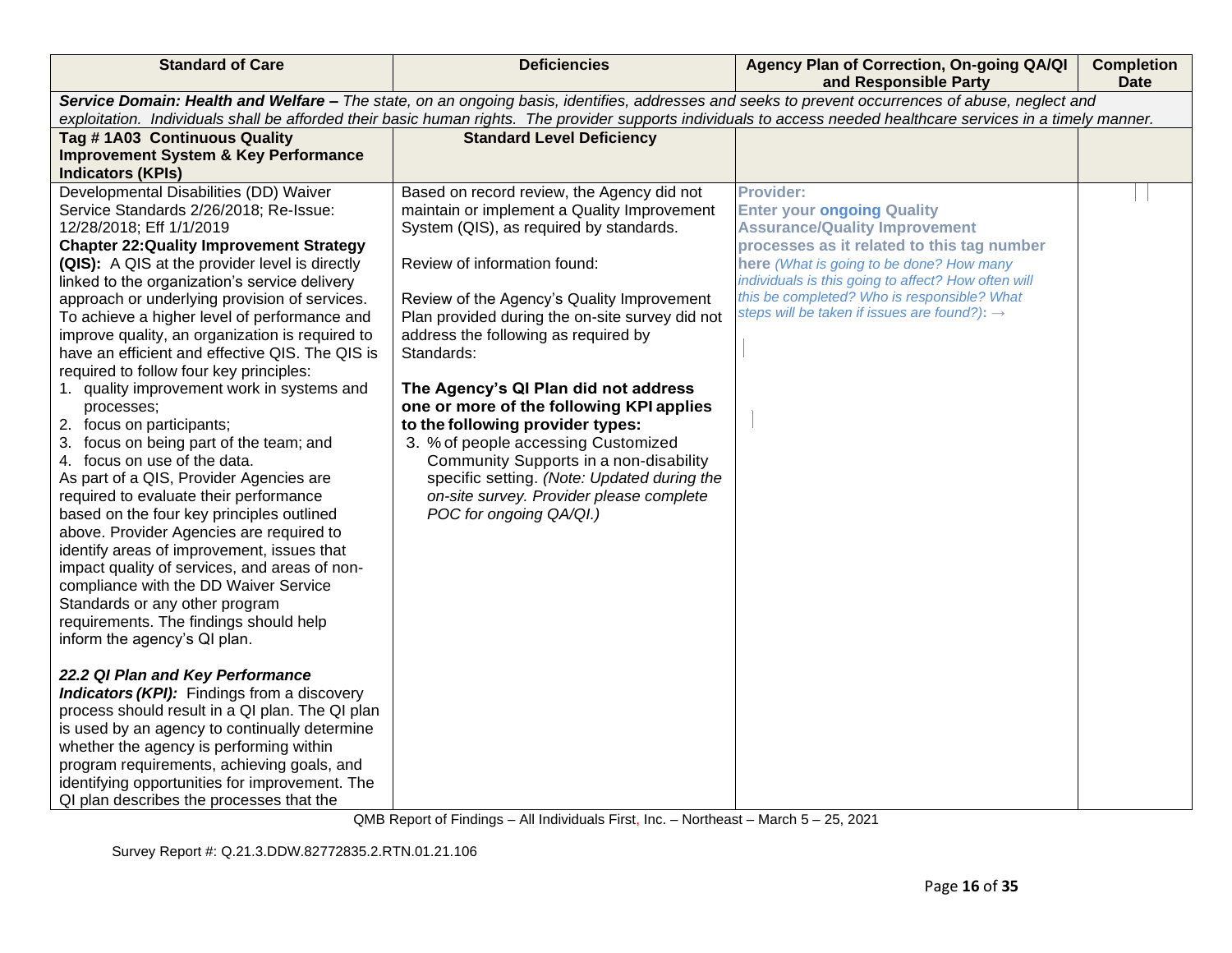| Provider Agency uses in each phase of the        |  |  |
|--------------------------------------------------|--|--|
| QIS: discovery, remediation, and sustained       |  |  |
| improvement. It describes the frequency of       |  |  |
| data collection, the source and types of data    |  |  |
| gathered, as well as the methods used to         |  |  |
| analyze data and measure performance. The        |  |  |
| QI plan must describe how the data collected     |  |  |
| will be used to improve the delivery of services |  |  |
| and must describe the methods used to            |  |  |
| evaluate whether implementation of               |  |  |
| improvements is working. The QI plan shall       |  |  |
| address, at minimum, three key performance       |  |  |
| indicators (KPI). The KPI are determined by      |  |  |
| DOH-DDSQI) on an annual basis or as              |  |  |
| determined necessary.                            |  |  |
| 22.3 Implementing a QI Committee:                |  |  |
| A QI committee must convene on at least a        |  |  |
| quarterly basis and more frequently if           |  |  |
| needed. The QI Committee convenes to             |  |  |
| review data; to identify any deficiencies,       |  |  |
| trends, patterns, or concerns; to remedy         |  |  |
| deficiencies; and to identify opportunities for  |  |  |
| QI. QI Committee meetings must be                |  |  |
| documented and include a review of at least      |  |  |
| the following:                                   |  |  |
| 1. Activities or processes related to discovery, |  |  |
| i.e., monitoring and recording the findings;     |  |  |
| 2. The entities or individuals responsible for   |  |  |
| conducting the discovery/monitoring              |  |  |
| process;                                         |  |  |
| 3. The types of information used to measure      |  |  |
| performance;                                     |  |  |
| 4. The frequency with which performance is       |  |  |
| measured; and                                    |  |  |
| 5. The activities implemented to improve         |  |  |
| performance.                                     |  |  |
| 22.4 Preparation of an Annual Report:            |  |  |
| The Provider Agency must complete an             |  |  |
| annual report based on the quality               |  |  |
| assurance (QA) activities and the QI Plan        |  |  |

Survey Report #: Q.21.3.DDW.82772835.2.RTN.01.21.106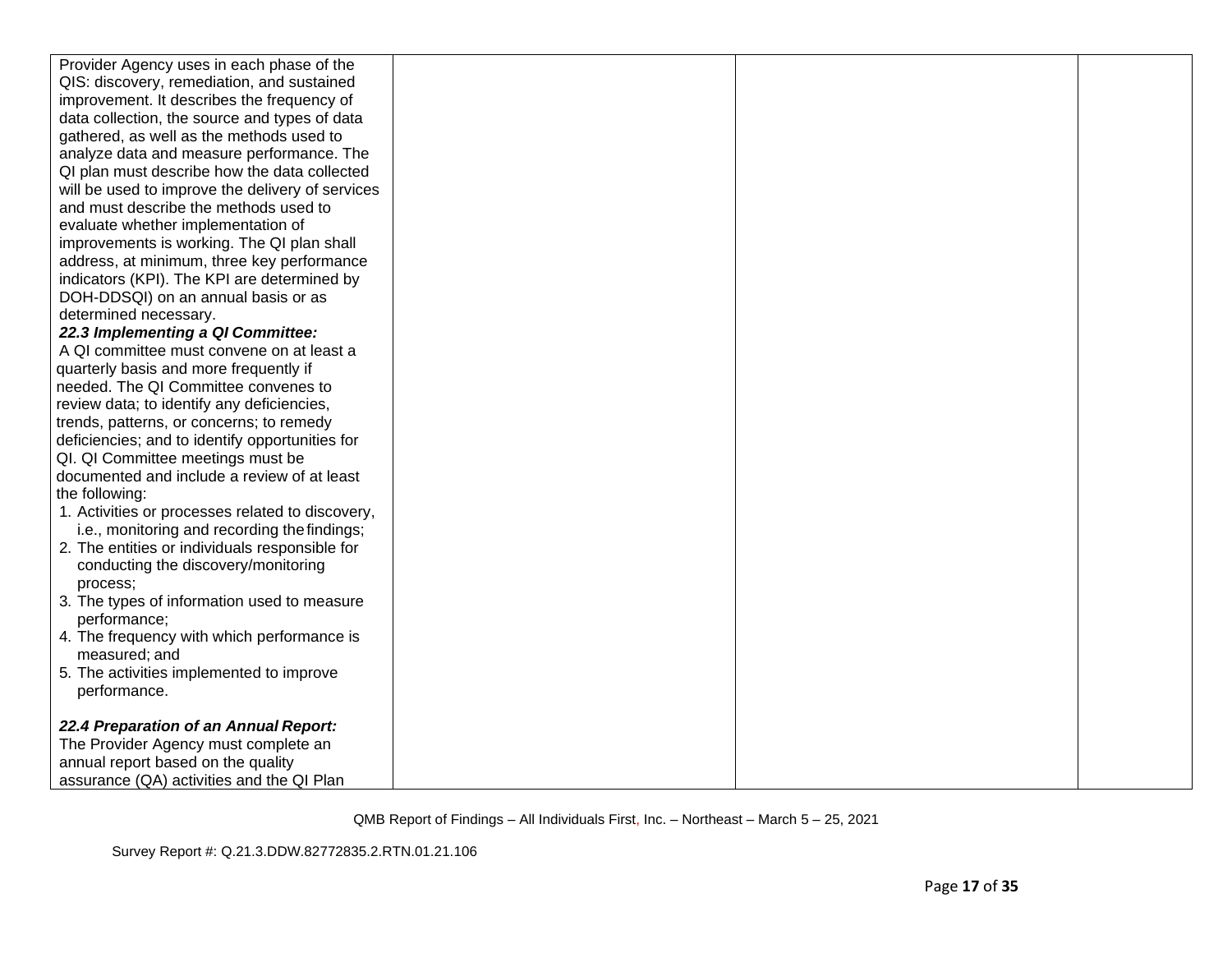| that the agency has implemented during the |  |  |
|--------------------------------------------|--|--|
| year. The annual report shall:             |  |  |
| 1. Be submitted to the DDSD PEU by         |  |  |
| February 15th of each calendar year.       |  |  |
| 2. Be kept on file at the agency, and made |  |  |
| available to DOH, including DHI upon       |  |  |
| request.                                   |  |  |
| 3. Address the Provider Agency's QA or     |  |  |
| compliance with at least the following:    |  |  |
| a. compliance with DDSD Training           |  |  |
| Requirements;                              |  |  |
| b. compliance with reporting requirements, |  |  |
| including reporting of ANE;                |  |  |
| c. timely submission of documentation for  |  |  |
| budget development and approval;           |  |  |
|                                            |  |  |
| d. presence and completeness of required   |  |  |
| documentation;                             |  |  |
| e. compliance with CCHS, EAR, and          |  |  |
| Licensing requirements as applicable;      |  |  |
| and                                        |  |  |
| f. a summary of all corrective plans       |  |  |
| implemented over the last 24               |  |  |
| months, demonstrating closure              |  |  |
| with any deficiencies or findings as       |  |  |
| well as ongoing compliance and             |  |  |
| sustainability. Corrective plans           |  |  |
| include but are not limited to:            |  |  |
| IQR findings;<br>۱.                        |  |  |
| CPA Plans related to ANE reporting;<br>ii. |  |  |
| iii. POCs related to QMB compliance        |  |  |
| surveys; and                               |  |  |
| iv. PIPs related to Regional Office        |  |  |
| Contract Management.                       |  |  |
| 4. Address the Provider Agency QI with at  |  |  |
| least the following:                       |  |  |
| a. data analysis related to the DDSD       |  |  |
| required KPI; and                          |  |  |
|                                            |  |  |
| b. the five elements required to be        |  |  |
| discussed by the QI committee each         |  |  |
| quarter.                                   |  |  |

Survey Report #: Q.21.3.DDW.82772835.2.RTN.01.21.106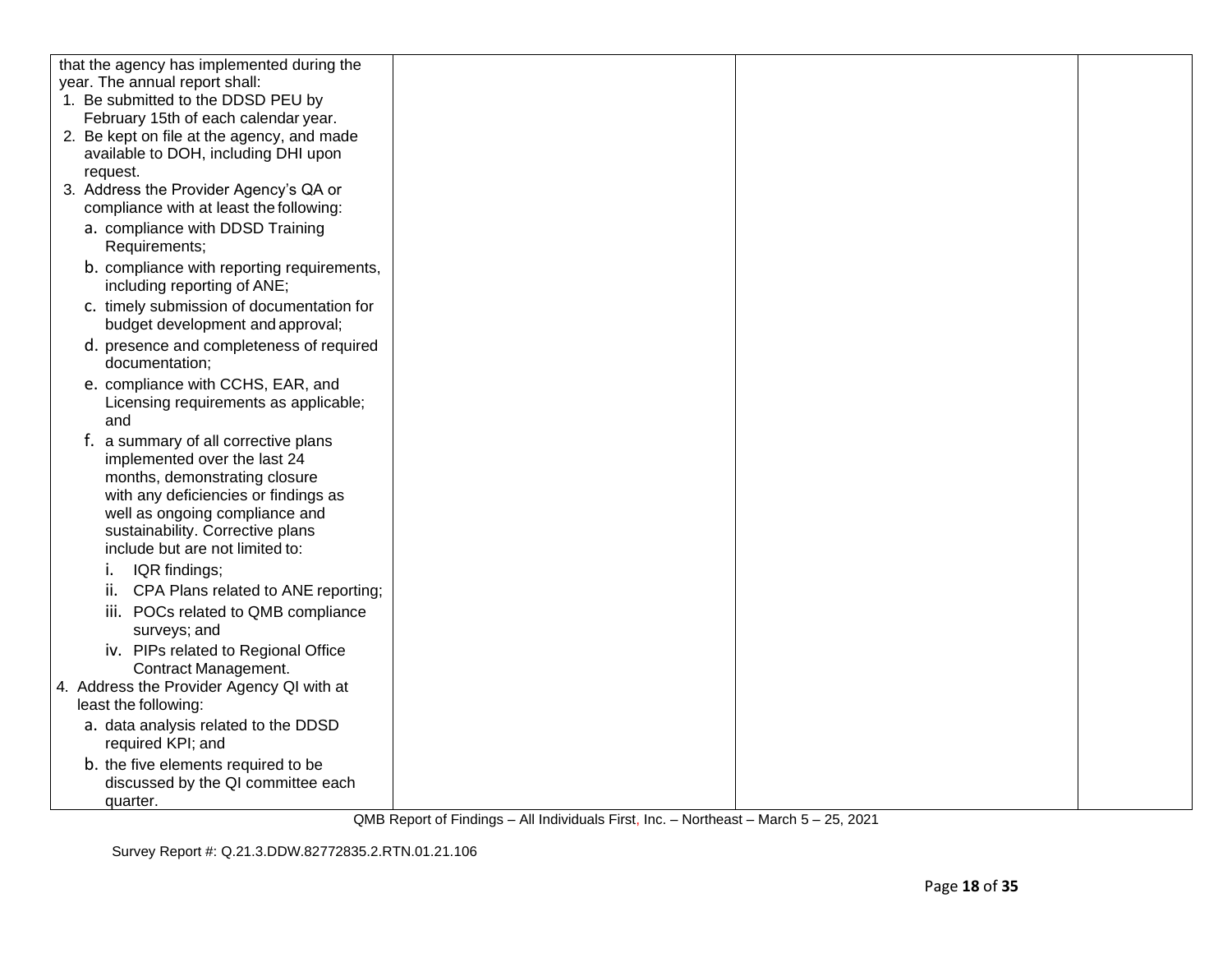| <b>NMAC 7.1.14.8 INCIDENT MANAGEMENT</b>           |  |  |
|----------------------------------------------------|--|--|
| <b>SYSTEM REPORTING REQUIREMENTS FOR</b>           |  |  |
| <b>COMMUNITY-BASED SERVICE PROVIDERS:</b>          |  |  |
| F. Quality assurance/quality improvement           |  |  |
| program for community-based service                |  |  |
|                                                    |  |  |
| providers: The community-based service             |  |  |
| provider shall establish and implement a quality   |  |  |
| improvement program for reviewing alleged          |  |  |
| complaints and incidents of abuse, neglect, or     |  |  |
| exploitation against them as a provider after the  |  |  |
| division's investigation is complete. The incident |  |  |
| management program shall include written           |  |  |
| documentation of corrective actions taken. The     |  |  |
| community-based service provider shall take all    |  |  |
| reasonable steps to prevent further incidents.     |  |  |
| The community-based service provider shall         |  |  |
| provide the following internal monitoring and      |  |  |
| facilitating quality improvement program:          |  |  |
| community-based service providers shall<br>(1)     |  |  |
| have current abuse, neglect, and exploitation      |  |  |
| management policy and procedures in place that     |  |  |
| comply with the department's requirements;         |  |  |
| community-based service providers<br>(2)           |  |  |
| providing intellectual and developmental           |  |  |
| disabilities services must have a designated       |  |  |
| incident management coordinator in place; and      |  |  |
| community-based service providers<br>(3)           |  |  |
| providing intellectual and developmental           |  |  |
| disabilities services must have an incident        |  |  |
| management committee to identify any               |  |  |
| deficiencies, trends, patterns, or concerns as     |  |  |
| well as opportunities for quality improvement,     |  |  |
| address internal and external incident reports for |  |  |
| the purpose of examining internal root causes,     |  |  |
| and to take action on identified issues.           |  |  |
|                                                    |  |  |
|                                                    |  |  |
|                                                    |  |  |
|                                                    |  |  |
|                                                    |  |  |
|                                                    |  |  |
|                                                    |  |  |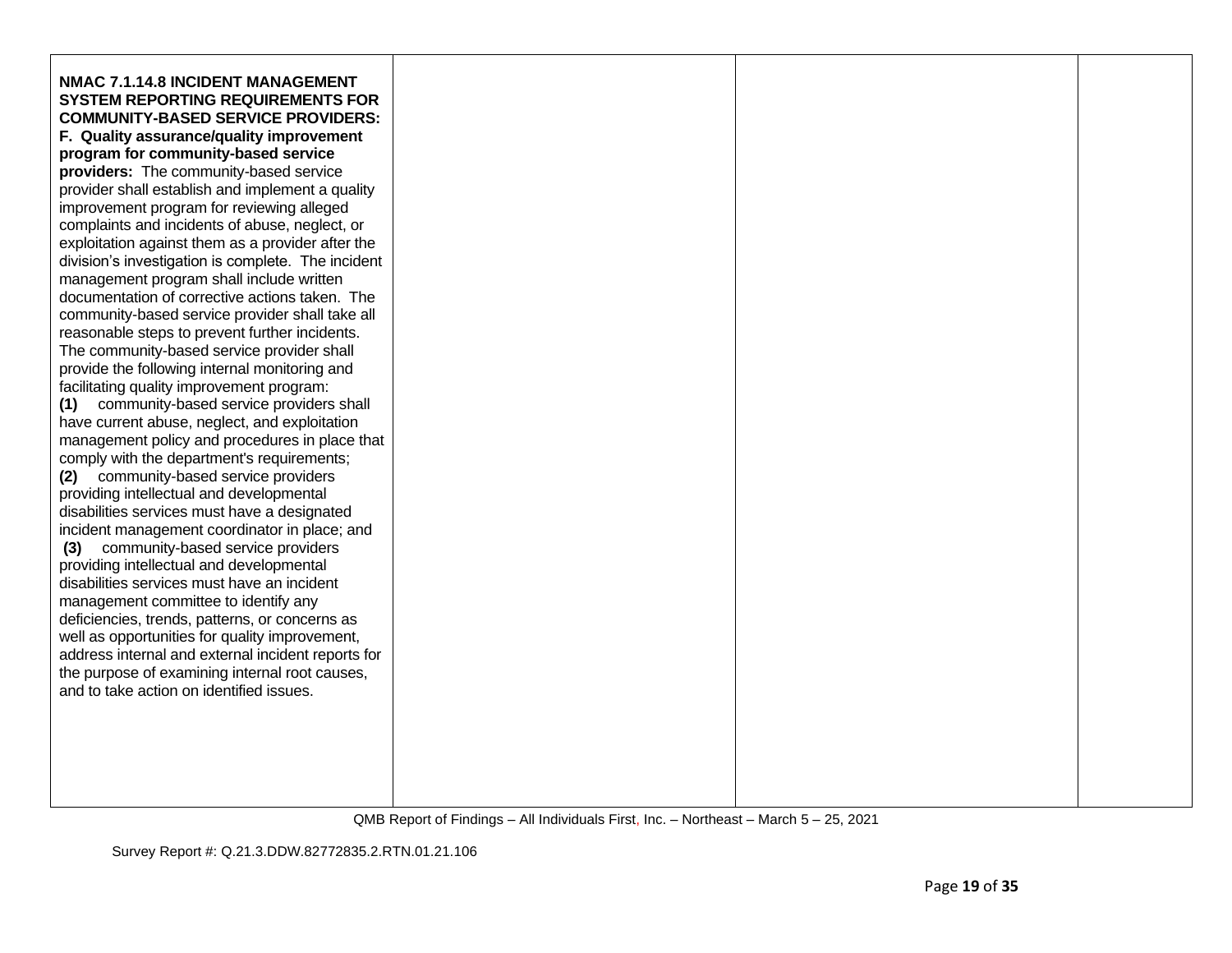| Tag #1A31 Client Rights / Human Rights            | <b>Condition of Participation Level Deficiency</b> |                                                                                                      |  |
|---------------------------------------------------|----------------------------------------------------|------------------------------------------------------------------------------------------------------|--|
| <b>NMAC 7.26.3.11 RESTRICTIONS OR</b>             | After an analysis of the evidence it has been      | Provider:                                                                                            |  |
| <b>LIMITATION OF CLIENT'S RIGHTS:</b>             | determined there is a significant potential for a  | <b>State your Plan of Correction for the</b>                                                         |  |
|                                                   |                                                    |                                                                                                      |  |
| A. A service provider shall not restrict or limit | negative outcome to occur.                         | deficiencies cited in this tag here (How is the                                                      |  |
| a client's rights except:                         |                                                    | deficiency going to be corrected? This can be<br>specific to each deficiency cited or if possible an |  |
| (1) where the restriction or limitation is        | Based on record review, the Agency did not         | overall correction?): $\rightarrow$                                                                  |  |
| allowed in an emergency and is necessary to       | ensure the rights of Individuals was not           |                                                                                                      |  |
| prevent imminent risk of physical harm to the     | restricted or limited for 2 of 5 Individuals.      |                                                                                                      |  |
| client or another person; or                      |                                                    |                                                                                                      |  |
| (2) where the interdisciplinary team has          | A review of Agency Individual files indicated      |                                                                                                      |  |
| determined that the client's limited capacity     | Human Rights Committee Approval was                |                                                                                                      |  |
| to exercise the right threatens his or her        | required for restrictions.                         |                                                                                                      |  |
| physical safety; or                               |                                                    |                                                                                                      |  |
| (3) as provided for in Section 10.1.14 [now       | No documentation was found regarding               |                                                                                                      |  |
| Subsection N of 7.26.3.10 NMAC].                  | Human Rights Approval for the following:           | <b>Provider:</b>                                                                                     |  |
|                                                   |                                                    | <b>Enter your ongoing Quality</b>                                                                    |  |
| B. Any emergency intervention to prevent          | • Arm's Length Distance. No evidence found         | <b>Assurance/Quality Improvement</b>                                                                 |  |
| physical harm shall be reasonable to prevent      | of Human Rights Committee approval.                | processes as it related to this tag number                                                           |  |
| harm, shall be the least restrictive              | (Individual #2)                                    | here (What is going to be done? How many                                                             |  |
| intervention necessary to meet the                |                                                    | individuals is this going to affect? How often will                                                  |  |
| emergency, shall be allowed no longer than        |                                                    | this be completed? Who is responsible? What                                                          |  |
|                                                   | • Certain Doors and cabinets that have sharp       | steps will be taken if issues are found?): →                                                         |  |
| necessary and shall be subject to                 | items, chemicals, breakable plates, or food        |                                                                                                      |  |
| interdisciplinary team (IDT) review. The IDT      | are restricted or locked at home and at day        |                                                                                                      |  |
| upon completion of its review may refer its       | program - No evidence found of Human               |                                                                                                      |  |
| findings to the office of quality assurance.      | Rights Committee approval. (Individual #2)         |                                                                                                      |  |
| The emergency intervention may be subject         |                                                    |                                                                                                      |  |
| to review by the service provider's behavioral    | • Child Safety Gate - No evidence found of         |                                                                                                      |  |
| support committee or human rights                 | Human Rights Committee approval.                   |                                                                                                      |  |
| committee in accordance with the behavioral       | (Individual #2)                                    |                                                                                                      |  |
| support policies or other department              |                                                    |                                                                                                      |  |
| regulation or policy.                             | • Gait Belt - No evidence found of Human           |                                                                                                      |  |
| C. The service provider may adopt                 | Rights Committee approval. (Individual #2)         |                                                                                                      |  |
| reasonable program policies of general            |                                                    |                                                                                                      |  |
| applicability to clients served by that service   | • One on One supervision in community and          |                                                                                                      |  |
| provider that do not violate client rights.       | at "Dayhab" - No evidence found of Human           |                                                                                                      |  |
| [09/12/94; 01/15/97; Recompiled 10/31/01]         | Rights Committee approval. (Individual #2)         |                                                                                                      |  |
|                                                   |                                                    |                                                                                                      |  |
| Developmental Disabilities (DD) Waiver            |                                                    |                                                                                                      |  |
| Service Standards 2/26/2018; Re-Issue:            | • Psychotropic Medications to control              |                                                                                                      |  |
| 12/28/2018; Eff 1/1/2019                          | behaviors. No evidence found of Human              |                                                                                                      |  |
|                                                   | Rights Committee approval. (Individual #4)         |                                                                                                      |  |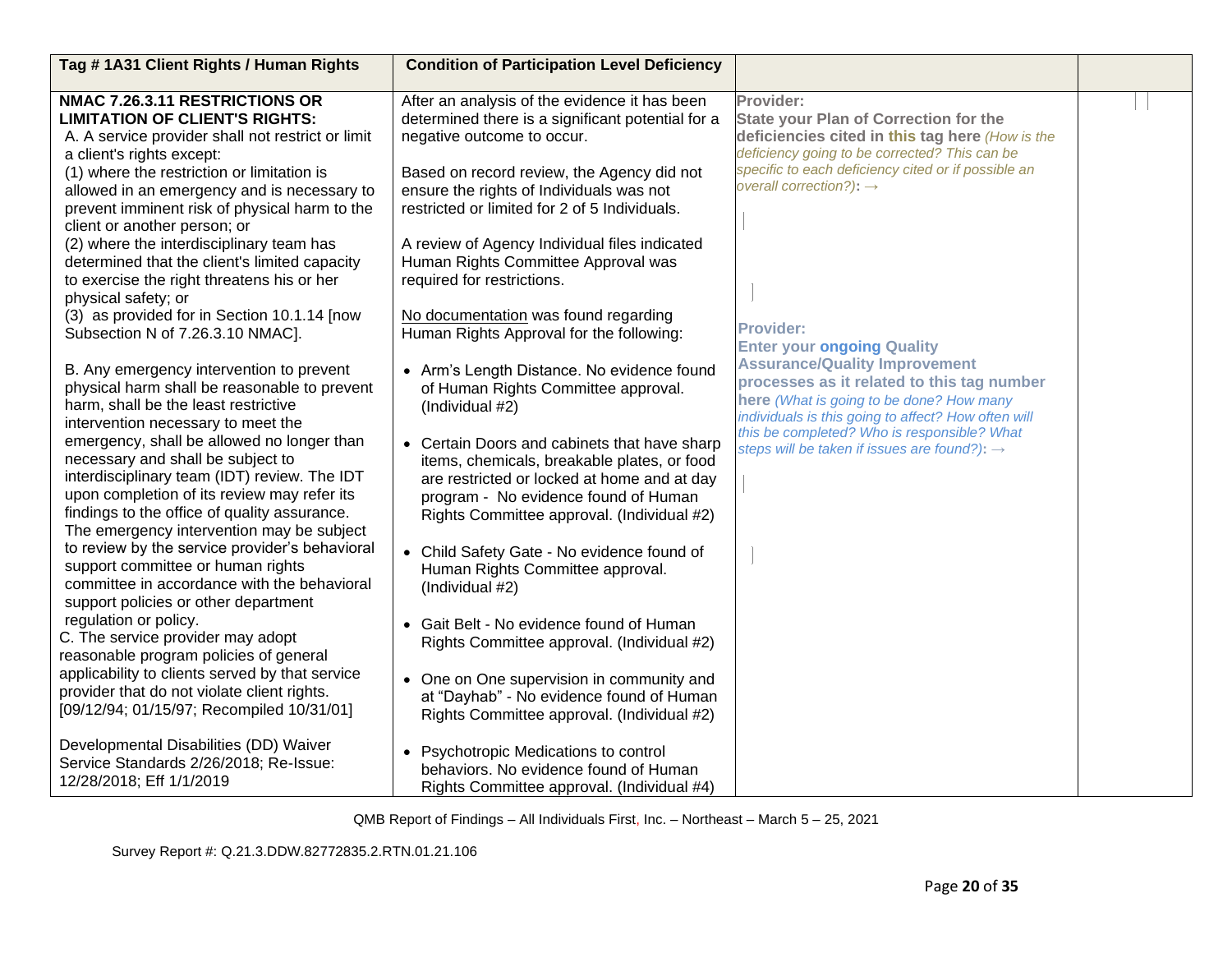| <b>Chapter 2: Human Rights:</b> Civil rights apply |  |  |
|----------------------------------------------------|--|--|
| to everyone, including all waiver participants,    |  |  |
| family members, guardians, natural supports,       |  |  |
| and Provider Agencies. Everyone has a              |  |  |
| responsibility to make sure those rights are not   |  |  |
| violated. All Provider Agencies play a role in     |  |  |
| person-centered planning (PCP) and have an         |  |  |
| obligation to contribute to the planning           |  |  |
| process, always focusing on how to best            |  |  |
| support the person.                                |  |  |
|                                                    |  |  |
| Chapter 3 Safeguards: 3.3.1 HRC                    |  |  |
| <b>Procedural Requirements:</b>                    |  |  |
| 1. An invitation to participate in the HRC         |  |  |
| meeting of a rights restriction review will be     |  |  |
| given to the person (regardless of verbal or       |  |  |
| cognitive ability), his/her guardian, and/or a     |  |  |
| family member (if desired by the person), and      |  |  |
| the Behavior Support Consultant (BSC) at           |  |  |
| least 10 working days prior to the meeting         |  |  |
| (except for in emergency situations). If the       |  |  |
| person (and/or the guardian) does not wish to      |  |  |
| attend, his/her stated preferences may be          |  |  |
| brought to the meeting by someone whom the         |  |  |
| person chooses as his/her representative.          |  |  |
| 2. The Provider Agencies that are seeking to       |  |  |
| temporarily limit the person's right(s) (e.g.,     |  |  |
| Living Supports, Community Inclusion, or BSC)      |  |  |
| are required to support the person's informed      |  |  |
| consent regarding the rights restriction, as well  |  |  |
| as their timely participation in the review.       |  |  |
| 3. The plan's author, designated staff (e.g.,      |  |  |
| agency service coordinator) and/or the CM          |  |  |
| makes a written or oral presentation to the        |  |  |
| HRC.                                               |  |  |
| 4. The results of the HRC review are reported      |  |  |
| in writing to the person supported, the            |  |  |
| guardian, the BSC, the mental health or other      |  |  |
| specialized therapy provider, and the CM           |  |  |
| within three working days of the meeting.          |  |  |
| 5. HRC committees are required to meet at          |  |  |
| least on a quarterly basis.                        |  |  |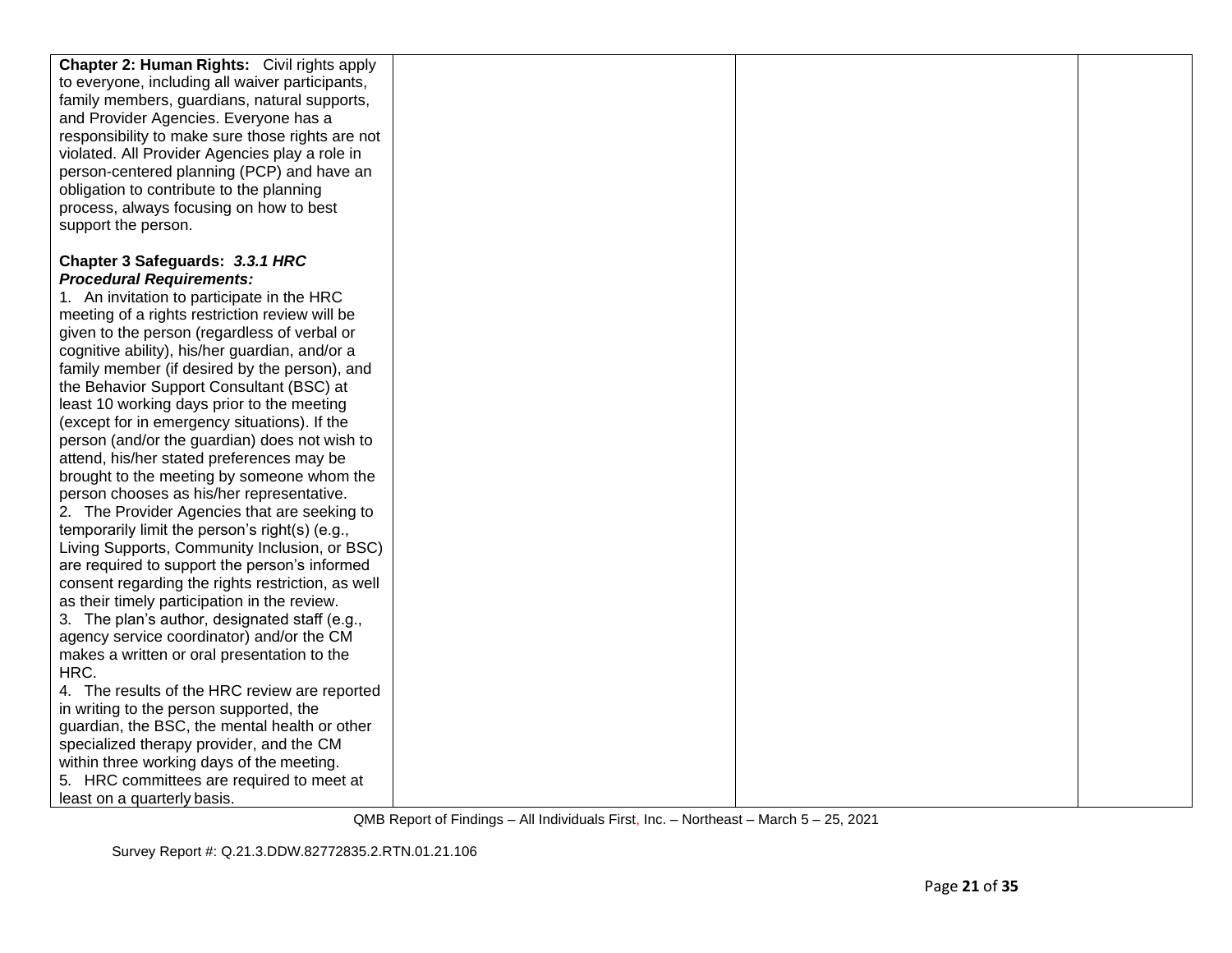| 6. A quorum to conduct an HRC meeting is at                                                          |  |  |
|------------------------------------------------------------------------------------------------------|--|--|
| least three voting members eligible to vote in                                                       |  |  |
| each situation and at least one must be a                                                            |  |  |
| community member at large.                                                                           |  |  |
| 7. HRC members who are directly involved in                                                          |  |  |
| the services provided to the person must                                                             |  |  |
| excuse themselves from voting in that                                                                |  |  |
| situation.                                                                                           |  |  |
| Each HRC is required to have a provision for                                                         |  |  |
| emergency approval of rights restrictions                                                            |  |  |
| based upon credible threats of harm against                                                          |  |  |
| self or others that may arise between                                                                |  |  |
| scheduled HRC meetings (e.g., locking up                                                             |  |  |
| sharp knives after a serious attempt to injure                                                       |  |  |
| self or others or a disclosure, with a credible                                                      |  |  |
| plan, to seriously injure or kill someone). The                                                      |  |  |
| confidential and HIPAA compliant emergency                                                           |  |  |
| meeting may be via telephone, video or                                                               |  |  |
| conference call, or secure email. Procedures                                                         |  |  |
| may include an initial emergency phone                                                               |  |  |
| meeting, and a subsequent follow-up                                                                  |  |  |
| emergency meeting in complex and/or ongoing                                                          |  |  |
| situations.                                                                                          |  |  |
| 8. The HRC with primary responsibility for                                                           |  |  |
| implementation of the rights restriction will                                                        |  |  |
| record all meeting minutes on an individual                                                          |  |  |
| basis, i.e., each meeting discussion for an                                                          |  |  |
| individual will be recorded separately, and                                                          |  |  |
| minutes of all meetings will be retained at the                                                      |  |  |
| agency for at least six years from the final date                                                    |  |  |
| of continuance of the restriction.                                                                   |  |  |
|                                                                                                      |  |  |
| 3.3.3 HRC and Behavioral Support: The                                                                |  |  |
| HRC reviews temporary restrictions of rights<br>that are related to medical issues or health and     |  |  |
| safety considerations such as decreased                                                              |  |  |
|                                                                                                      |  |  |
| mobility (e.g., the use of bed rails due to risk of<br>falling during the night while getting out of |  |  |
| bed). However, other temporary restrictions                                                          |  |  |
| may be implemented because of health and                                                             |  |  |
|                                                                                                      |  |  |
| safety considerations arising from behavioral                                                        |  |  |
| issues.                                                                                              |  |  |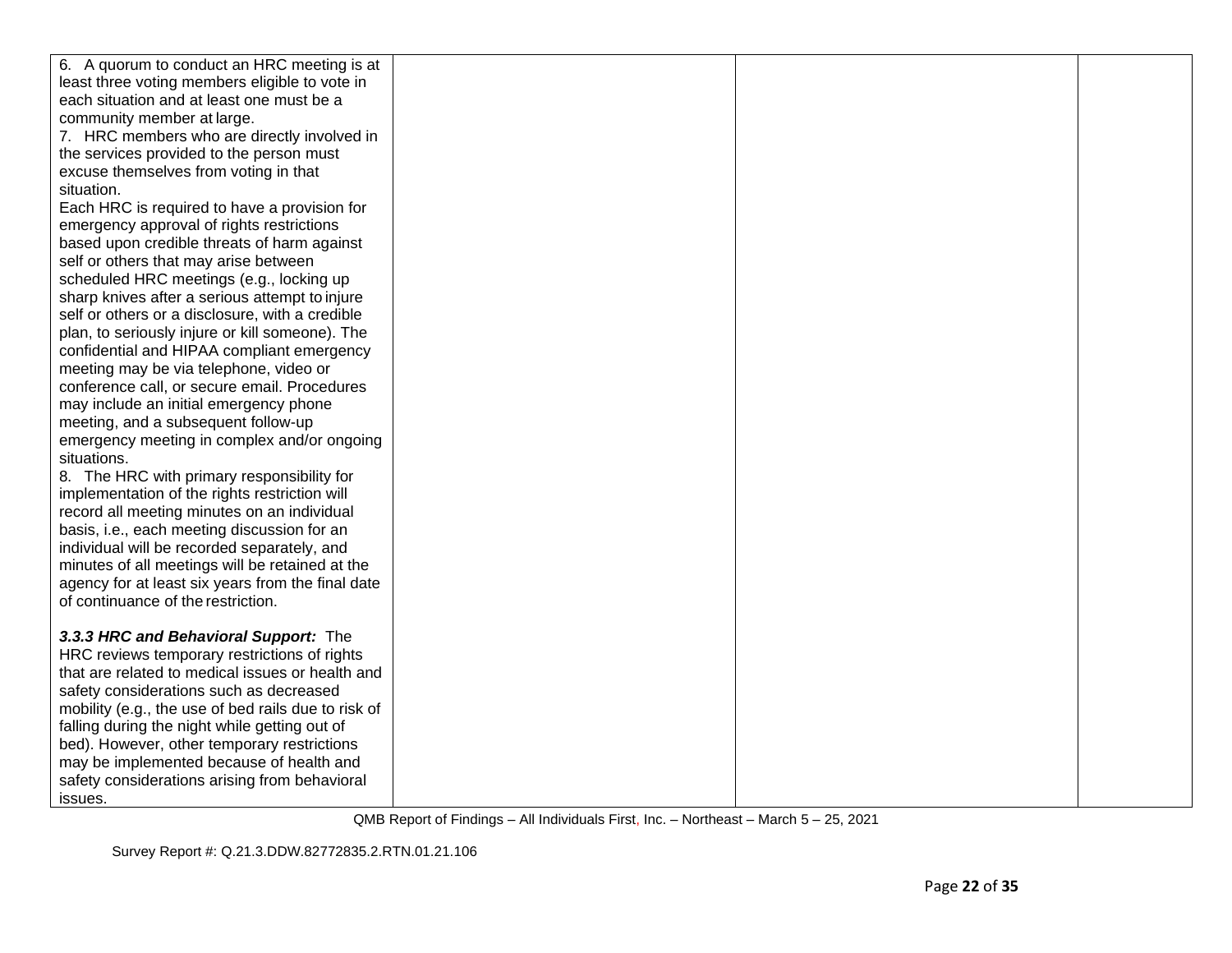| Positive Behavioral Supports (PBS) are                                             |  |  |
|------------------------------------------------------------------------------------|--|--|
| mandated and used when behavioral support                                          |  |  |
| is needed and desired by the person and/or                                         |  |  |
| the IDT. PBS emphasizes the acquisition and                                        |  |  |
| maintenance of positive skills (e.g. building                                      |  |  |
| healthy relationships) to increase the person's                                    |  |  |
| quality of life understanding that a natural                                       |  |  |
| reduction in other challenging behaviors will                                      |  |  |
| follow. At times, aversive interventions may be                                    |  |  |
| temporarily included as a part of a person's                                       |  |  |
| behavioral support (usually in the BCIP), and                                      |  |  |
| therefore, need to be reviewed prior to                                            |  |  |
| implementation as well as periodically while                                       |  |  |
| the restrictive intervention is in place. PBSPs                                    |  |  |
| not containing aversive interventions do not                                       |  |  |
| require HRC review or approval.                                                    |  |  |
| Plans (e.g., ISPs, PBSPs, BCIPs PPMPs,                                             |  |  |
| and/or RMPs) that contain any aversive                                             |  |  |
| interventions are submitted to the HRC in                                          |  |  |
| advance of a meeting, except in emergency<br>situations.                           |  |  |
|                                                                                    |  |  |
|                                                                                    |  |  |
|                                                                                    |  |  |
| 3.3.4 Interventions Requiring HRC Review                                           |  |  |
| and Approval: HRCs must review prior to                                            |  |  |
| implementation, any plans (e.g. ISPs, PBSPs,                                       |  |  |
| BCIPs and/or PPMPs, RMPs), with strategies,                                        |  |  |
| including but not limited to:                                                      |  |  |
| response cost;<br>1.                                                               |  |  |
| 2.<br>restitution;                                                                 |  |  |
| 3.<br>emergency physical restraint (EPR);<br>4.                                    |  |  |
| routine use of law enforcement as part of<br>a BCIP;                               |  |  |
| routine use of emergency hospitalization<br>5.                                     |  |  |
| procedures as part of a BCIP;                                                      |  |  |
| use of point systems;<br>6.                                                        |  |  |
| 7.<br>use of intense, highly structured, and                                       |  |  |
| specialized treatment strategies,                                                  |  |  |
| including level systems with response                                              |  |  |
| cost or failure to earn components;                                                |  |  |
| a 1:1 staff to person ratio for behavioral<br>8.                                   |  |  |
| reasons, or, very rarely, a 2:1 staff to<br>person ratio for behavioral or medical |  |  |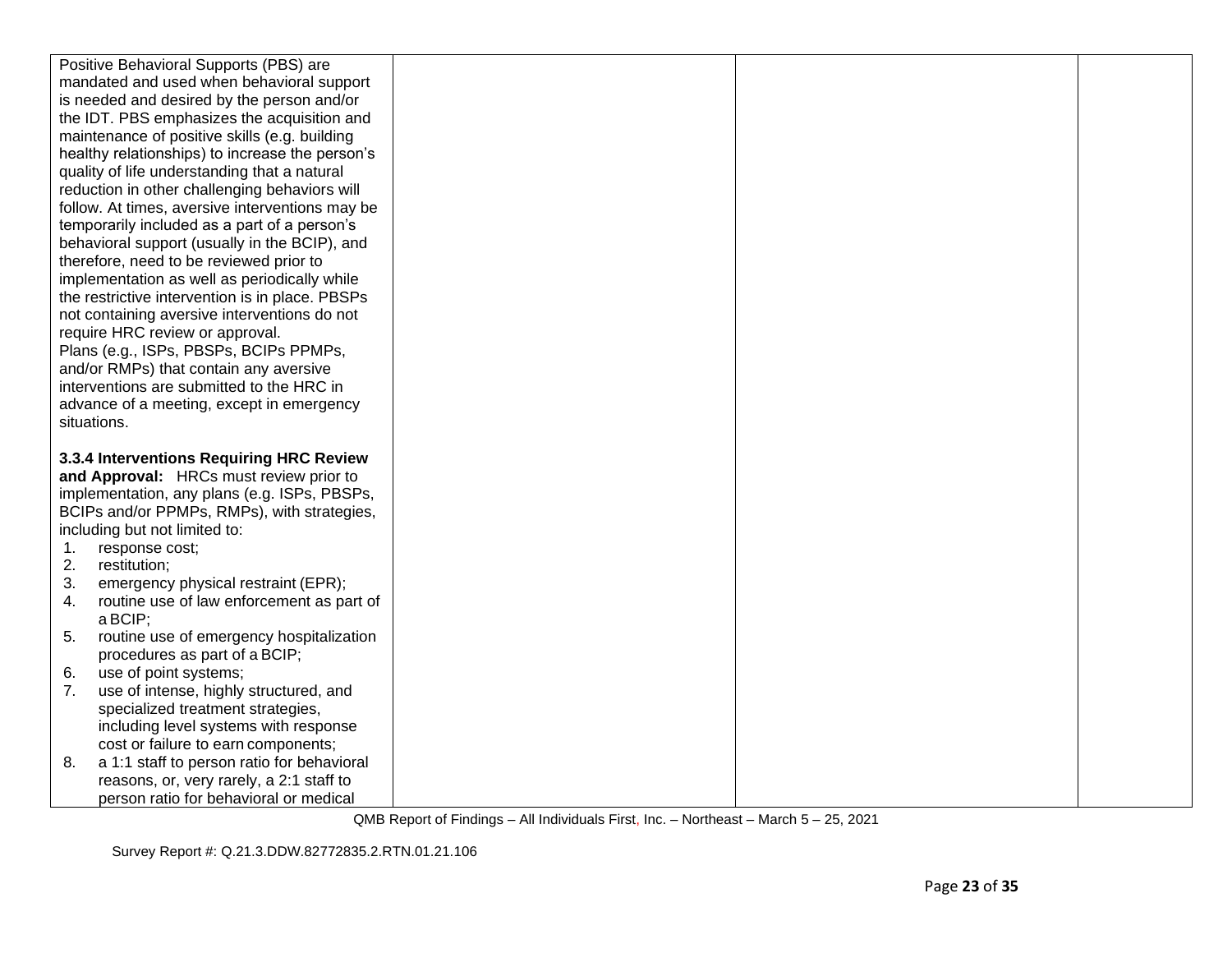| 9.<br>use of PRN psychotropic medications;<br>10. use of protective devices for behavioral<br>purposes (e.g., helmets for head<br>banging, Posey gloves for biting hand);<br>11. use of bed rails;<br>12. use of a device and/or monitoring system<br>through PST may impact the person's<br>privacy or other rights; or<br>13. use of any alarms to alert staff to a |
|-----------------------------------------------------------------------------------------------------------------------------------------------------------------------------------------------------------------------------------------------------------------------------------------------------------------------------------------------------------------------|
|                                                                                                                                                                                                                                                                                                                                                                       |
|                                                                                                                                                                                                                                                                                                                                                                       |
|                                                                                                                                                                                                                                                                                                                                                                       |
|                                                                                                                                                                                                                                                                                                                                                                       |
|                                                                                                                                                                                                                                                                                                                                                                       |
|                                                                                                                                                                                                                                                                                                                                                                       |
|                                                                                                                                                                                                                                                                                                                                                                       |
|                                                                                                                                                                                                                                                                                                                                                                       |
|                                                                                                                                                                                                                                                                                                                                                                       |
| person's whereabouts.                                                                                                                                                                                                                                                                                                                                                 |
|                                                                                                                                                                                                                                                                                                                                                                       |
| 3.4 Emergency Physical Restraint (EPR):<br>Every person shall be free from the use of                                                                                                                                                                                                                                                                                 |
| restrictive physical crisis intervention                                                                                                                                                                                                                                                                                                                              |
| measures that are unnecessary. Provider                                                                                                                                                                                                                                                                                                                               |
| Agencies who support people who may                                                                                                                                                                                                                                                                                                                                   |
| occasionally need intervention such as                                                                                                                                                                                                                                                                                                                                |
| Emergency Physical Restraint (EPR) are                                                                                                                                                                                                                                                                                                                                |
| required to institute procedures to maximize                                                                                                                                                                                                                                                                                                                          |
| safety.                                                                                                                                                                                                                                                                                                                                                               |
| 3.4.5 Human Rights Committee: The HRC                                                                                                                                                                                                                                                                                                                                 |
| reviews use of EPR. The BCIP may not be                                                                                                                                                                                                                                                                                                                               |
| implemented without HRC review and approval                                                                                                                                                                                                                                                                                                                           |
| whenever EPR or other restrictive measure(s)                                                                                                                                                                                                                                                                                                                          |
| are included. Provider Agencies with an HRC                                                                                                                                                                                                                                                                                                                           |
| are required to ensure that the HRCs:                                                                                                                                                                                                                                                                                                                                 |
| participate in training regarding required<br>1.                                                                                                                                                                                                                                                                                                                      |
| constitution and oversight activities for                                                                                                                                                                                                                                                                                                                             |
| HRCs;                                                                                                                                                                                                                                                                                                                                                                 |
| 2.<br>review any BCIP, that include the use of                                                                                                                                                                                                                                                                                                                        |
| EPR;                                                                                                                                                                                                                                                                                                                                                                  |
| 3.<br>occur at least annually, occur in any                                                                                                                                                                                                                                                                                                                           |
| quarter where EPR is used, and occur                                                                                                                                                                                                                                                                                                                                  |
| whenever any change to the BCIP is<br>considered;                                                                                                                                                                                                                                                                                                                     |
| maintain HRC minutes approving or<br>4.                                                                                                                                                                                                                                                                                                                               |
| disallowing the use of EPR as written in a                                                                                                                                                                                                                                                                                                                            |
| BCIP; and                                                                                                                                                                                                                                                                                                                                                             |
| maintain HRC minutes of meetings<br>5.                                                                                                                                                                                                                                                                                                                                |
| reviewing the implementation of the BCIP                                                                                                                                                                                                                                                                                                                              |
| when EPR is used.                                                                                                                                                                                                                                                                                                                                                     |

Survey Report #: Q.21.3.DDW.82772835.2.RTN.01.21.106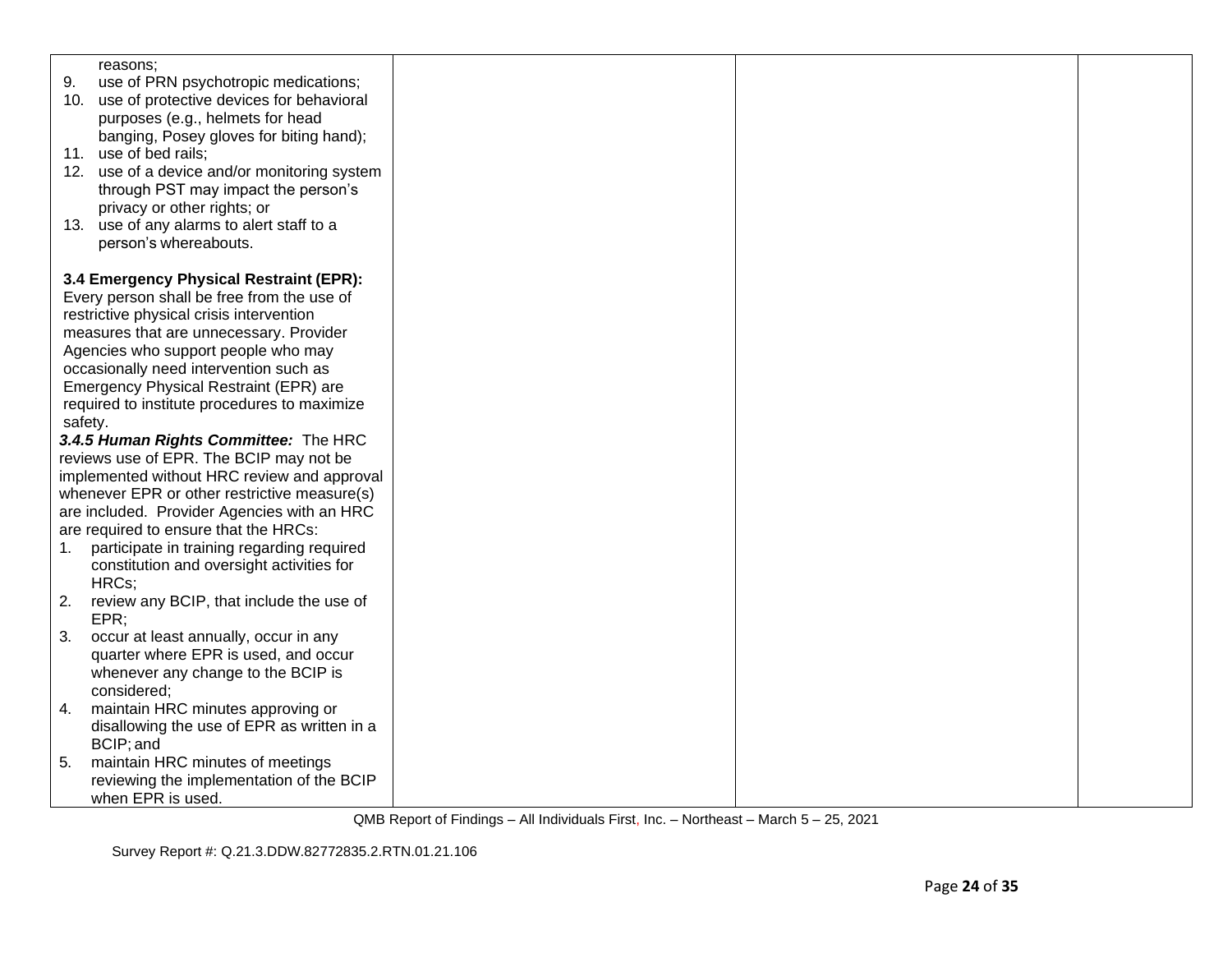| Tag #1A15.2 Administrative Case File:             | <b>Condition of Participation Level Deficiency</b>      |                                                          |  |
|---------------------------------------------------|---------------------------------------------------------|----------------------------------------------------------|--|
| <b>Healthcare Documentation (Therap and</b>       |                                                         |                                                          |  |
| <b>Required Plans)</b>                            |                                                         |                                                          |  |
| Developmental Disabilities (DD) Waiver            | After an analysis of the evidence it has been           | <b>Provider:</b>                                         |  |
| Service Standards 2/26/2018; Re-Issue:            | determined there is a significant potential for a       | <b>Enter your ongoing Quality</b>                        |  |
| 12/28/2018; Eff 1/1/2019                          | negative outcome to occur.                              | <b>Assurance/Quality Improvement</b>                     |  |
| <b>Chapter 20: Provider Documentation and</b>     |                                                         | processes as it related to this tag number               |  |
| <b>Client Records: 20.2 Client Records</b>        | Based on record review, the Agency did not              | here (What is going to be done? How many                 |  |
| Requirements: All DD Waiver Provider              | maintain the required documentation in the              | individuals is this going to affect? How often will      |  |
| Agencies are required to create and maintain      | Individuals Agency Record as required by                | this be completed? Who is responsible? What              |  |
| individual client records. The contents of client | standard for 1 of 5 individuals                         | steps will be taken if issues are found?): $\rightarrow$ |  |
| records vary depending on the unique needs        |                                                         |                                                          |  |
| of the person receiving services and the          | Review of the administrative individual case            |                                                          |  |
| resultant information produced. The extent of     | files revealed the following items were not             |                                                          |  |
| documentation required for individual client      | found, incomplete, and/or not current:                  |                                                          |  |
| records per service type depends on the           |                                                         |                                                          |  |
| location of the file, the type of service being   | <b>Healthcare Passport:</b>                             |                                                          |  |
| provided, and the information necessary.          | $\triangleright$ Did not contain Name of Physician (#2) |                                                          |  |
| DD Waiver Provider Agencies are required to       | (Note: Updated during the on-site survey.               |                                                          |  |
| adhere to the following:                          | Provider please complete POC for ongoing                |                                                          |  |
| 1. Client records must contain all documents      | QA/QI.)                                                 |                                                          |  |
| essential to the service being provided and       |                                                         |                                                          |  |
| essential to ensuring the health and safety of    |                                                         |                                                          |  |
| the person during the provision of the service.   |                                                         |                                                          |  |
| 2. Provider Agencies must have readily            |                                                         |                                                          |  |
| accessible records in home and community          |                                                         |                                                          |  |
| settings in paper or electronic form. Secure      |                                                         |                                                          |  |
| access to electronic records through the          |                                                         |                                                          |  |
| Therap web-based system using computers or        |                                                         |                                                          |  |
| mobile devices is acceptable.                     |                                                         |                                                          |  |
| 3. Provider Agencies are responsible for          |                                                         |                                                          |  |
| ensuring that all plans created by nurses, RDs,   |                                                         |                                                          |  |
| therapists or BSCs are present in all needed      |                                                         |                                                          |  |
| settings.                                         |                                                         |                                                          |  |
| 4. Provider Agencies must maintain records        |                                                         |                                                          |  |
| of all documents produced by agency               |                                                         |                                                          |  |
| personnel or contractors on behalf of each        |                                                         |                                                          |  |
| person, including any routine notes or data,      |                                                         |                                                          |  |
| annual assessments, semi-annual reports,          |                                                         |                                                          |  |
| evidence of training provided/received,           |                                                         |                                                          |  |
| progress notes, and any other interactions for    |                                                         |                                                          |  |
| which billing is generated.                       |                                                         |                                                          |  |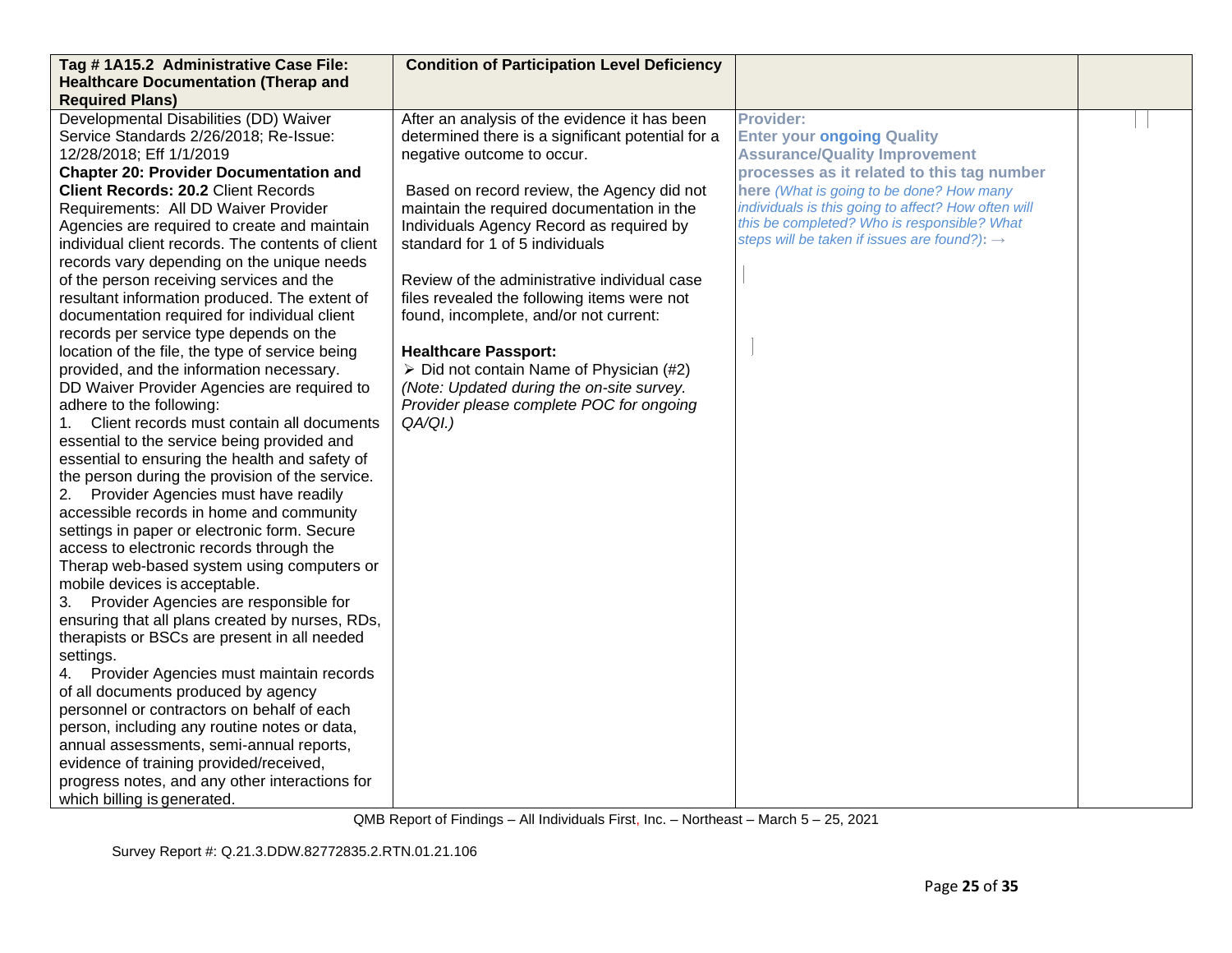| 5.<br>Each Provider Agency is responsible for     |  |  |
|---------------------------------------------------|--|--|
| maintaining the daily or other contact notes      |  |  |
| documenting the nature and frequency of           |  |  |
| service delivery, as well as data tracking only   |  |  |
| for the services provided by their agency.        |  |  |
| The current Client File Matrix found in           |  |  |
| Appendix A Client File Matrix details the         |  |  |
| minimum requirements for records to be            |  |  |
| stored in agency office files, the delivery site, |  |  |
| or with DSP while providing services in the       |  |  |
| community.                                        |  |  |
| 7. All records pertaining to JCMs must be         |  |  |
| retained permanently and must be made             |  |  |
| available to DDSD upon request, upon the          |  |  |
| termination or expiration of a provider           |  |  |
| agreement, or upon provider withdrawal from       |  |  |
| services.                                         |  |  |
|                                                   |  |  |
| <b>Chapter 3 Safeguards: 3.1.1 Decision</b>       |  |  |
| <b>Consultation Process (DCP): Health</b>         |  |  |
| decisions are the sole domain of waiver           |  |  |
| participants, their guardians or healthcare       |  |  |
| decision makers. Participants and their           |  |  |
| healthcare decision makers can confidently        |  |  |
| make decisions that are compatible with their     |  |  |
| personal and cultural values. Provider            |  |  |
| Agencies are required to support the informed     |  |  |
| decision making of waiver participants by         |  |  |
| supporting access to medical consultation,        |  |  |
| information, and other available resources        |  |  |
| according to the following:                       |  |  |
| 1. The DCP is used when a person or               |  |  |
| his/her guardian/healthcare decision maker        |  |  |
| has concerns, needs more information about        |  |  |
| health-related issues, or has decided not to      |  |  |
| follow all or part of an order, recommendation,   |  |  |
| or suggestion. This includes, but is not limited  |  |  |
| to:                                               |  |  |
| a. medical orders or recommendations from         |  |  |
| the Primary Care Practitioner, Specialists        |  |  |
| or other licensed medical or healthcare           |  |  |
| practitioners such as a Nurse Practitioner        |  |  |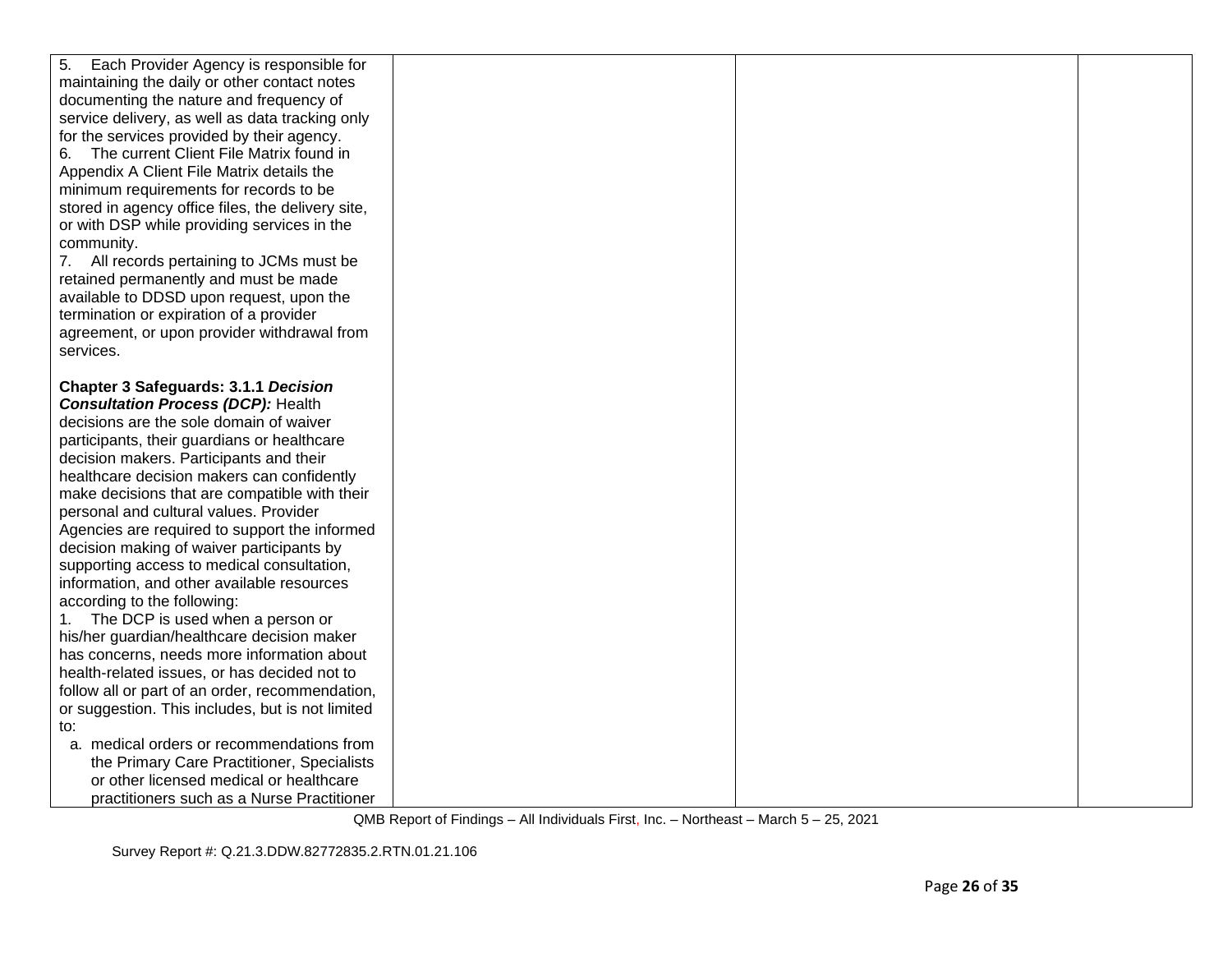| (NP or CNP), Physician Assistant (PA) or     |  |  |
|----------------------------------------------|--|--|
| Dentist;                                     |  |  |
| b. clinical recommendations made by          |  |  |
| registered/licensed clinicians who are       |  |  |
| either members of the IDT or clinicians      |  |  |
| who have performed an evaluation such        |  |  |
| as a video-fluoroscopy;                      |  |  |
| c. health related recommendations or         |  |  |
| suggestions from oversight activities such   |  |  |
| as the Individual Quality Review (IQR) or    |  |  |
| other DOH review or oversight activities;    |  |  |
| and                                          |  |  |
| d. recommendations made through a            |  |  |
| Healthcare Plan (HCP), including a           |  |  |
| <b>Comprehensive Aspiration Risk</b>         |  |  |
| Management Plan (CARMP), or another          |  |  |
| plan.                                        |  |  |
| 2. When the person/guardian disagrees with a |  |  |
| recommendation or does not agree with the    |  |  |
| implementation of that recommendation,       |  |  |
| Provider Agencies follow the DCP and attend  |  |  |
| the meeting coordinated by the CM. During    |  |  |
| this meeting:                                |  |  |
| a. Providers inform the person/guardian of   |  |  |
| the rationale for that recommendation,       |  |  |
| so that the benefit is made clear. This      |  |  |
| will be done in layman's terms and will      |  |  |
| include basic sharing of information         |  |  |
| designed to assist the person/guardian       |  |  |
| with understanding the risks and benefits    |  |  |
| of the recommendation.                       |  |  |
| b. The information will be focused on the    |  |  |
| specific area of concern by the              |  |  |
| person/guardian. Alternatives should be      |  |  |
| presented, when available, if the            |  |  |
| guardian is interested in considering        |  |  |
| other options for implementation.            |  |  |
| c. Providers support the person/guardian to  |  |  |
| make an informed decision.                   |  |  |
| d. The decision made by the                  |  |  |
| person/guardian during the meeting is        |  |  |

Survey Report #: Q.21.3.DDW.82772835.2.RTN.01.21.106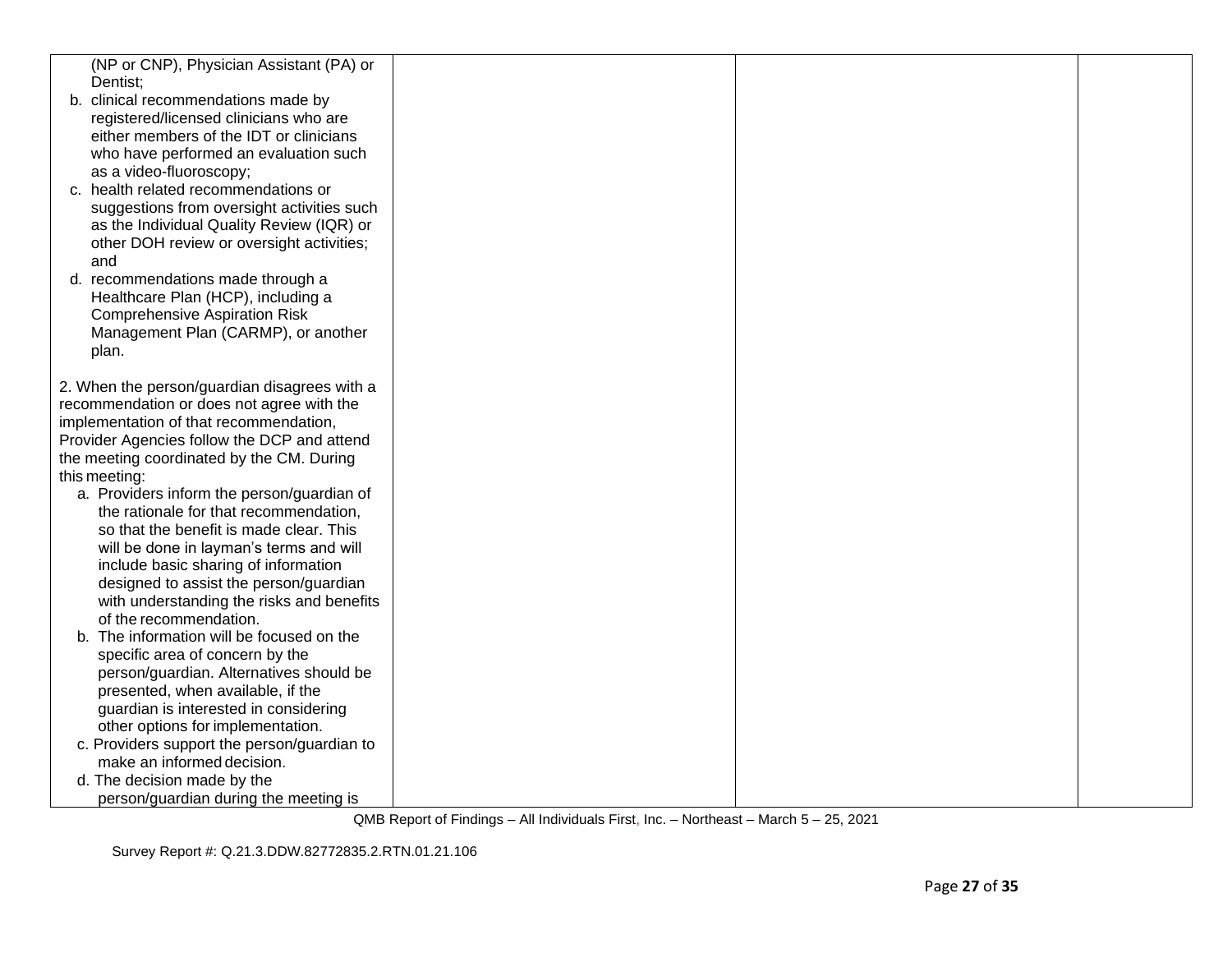| accepted; plans are modified; and the           |  |  |
|-------------------------------------------------|--|--|
| IDT honors this health decision in every        |  |  |
| setting.                                        |  |  |
|                                                 |  |  |
| <b>Chapter 13 Nursing Services: 13.2.5</b>      |  |  |
| <b>Electronic Nursing Assessment and</b>        |  |  |
| <b>Planning Process:</b> The nursing assessment |  |  |
| process includes several DDSD mandated          |  |  |
|                                                 |  |  |
| tools: the electronic Comprehensive Nursing     |  |  |
| Assessment Tool (e-CHAT), the Aspiration        |  |  |
| Risk Screening Tool (ARST) and the              |  |  |
| Medication Administration Assessment Tool       |  |  |
| (MAAT). This process includes developing        |  |  |
| and training Health Care Plans and Medical      |  |  |
| Emergency Response Plans.                       |  |  |
| The following hierarchy is based on budgeted    |  |  |
| services and is used to identify which Provider |  |  |
| Agency nurse has primary responsibility for     |  |  |
| completion of the nursing assessment process    |  |  |
| and related subsequent planning and training.   |  |  |
| Additional communication and collaboration for  |  |  |
| planning specific to CCS or CIE services may    |  |  |
| be needed.                                      |  |  |
| The hierarchy for Nursing Assessment and        |  |  |
| Planning responsibilities is:                   |  |  |
| 1. Living Supports: Supported Living, IMLS or   |  |  |
| Family Living via ANS;                          |  |  |
| 2. Customized Community Supports- Group;        |  |  |
| and                                             |  |  |
| 3. Adult Nursing Services (ANS):                |  |  |
| a. for persons in Community Inclusion           |  |  |
| with health-related needs; or                   |  |  |
| b. if no residential services are budgeted      |  |  |
| but assessment is desired and health            |  |  |
| needs may exist.                                |  |  |
|                                                 |  |  |
| 13.2.6 The Electronic Comprehensive             |  |  |
| <b>Health Assessment Tool (e-CHAT)</b>          |  |  |
| 1. The e-CHAT is a nursing assessment. It       |  |  |
| may not be delegated by a licensed nurse to a   |  |  |
| non-licensed person.                            |  |  |
| 2. The nurse must see the person face-to-face   |  |  |
|                                                 |  |  |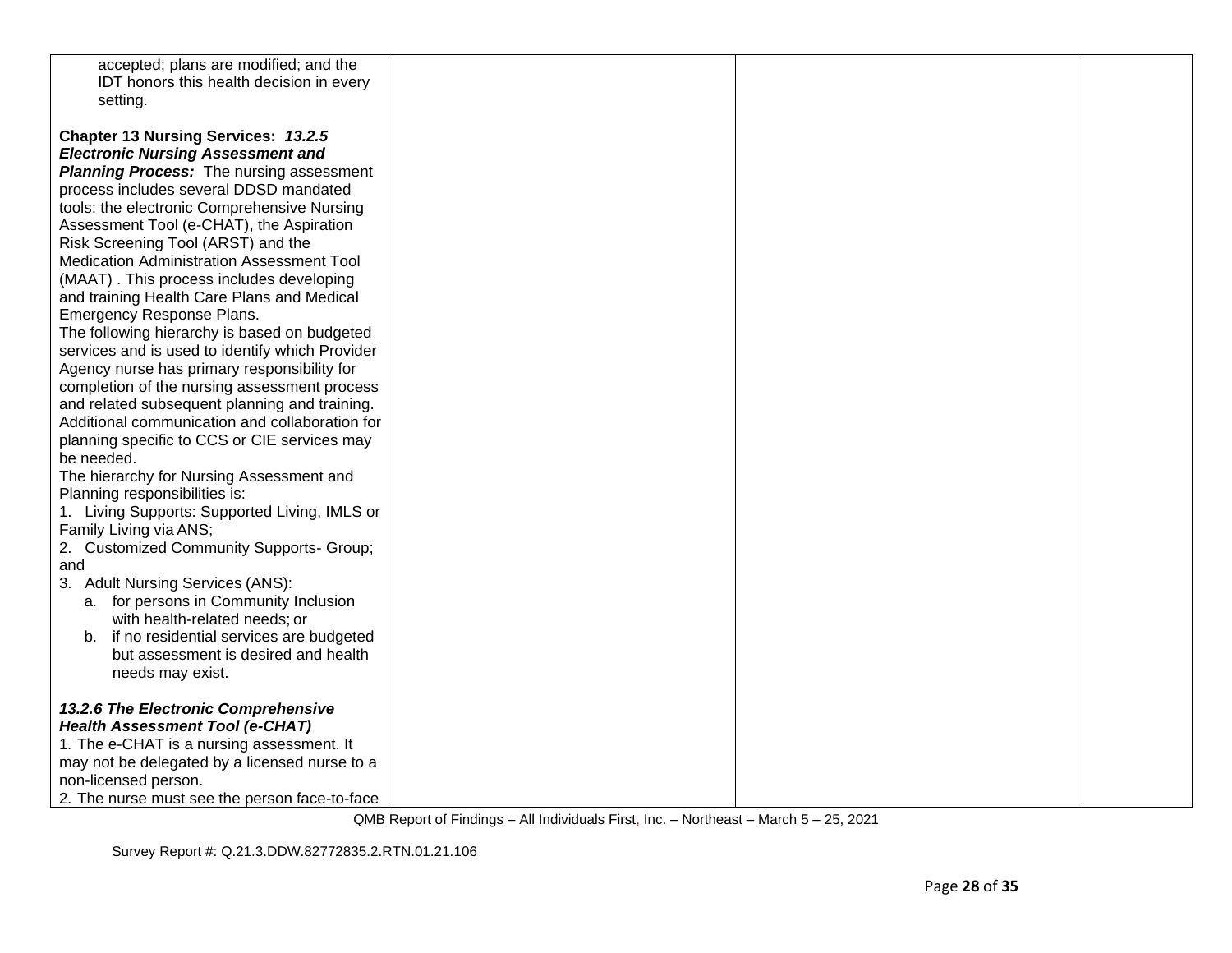| to complete the nursing assessment.                                        |  |  |
|----------------------------------------------------------------------------|--|--|
| Additional information may be gathered from                                |  |  |
| members of the IDT and other sources.                                      |  |  |
| 3. An e-CHAT is required for persons in FL,                                |  |  |
| SL, IMLS, or CCS-Group. All other DD Waiver                                |  |  |
| recipients may obtain an e-CHAT if needed or                               |  |  |
| desired by adding ANS hours for assessment                                 |  |  |
| and consultation to their budget.                                          |  |  |
| 4. When completing the e-CHAT, the nurse is                                |  |  |
| required to review and update the electronic                               |  |  |
| record and consider the diagnoses,                                         |  |  |
| medications, treatments, and overall status of                             |  |  |
| the person. Discussion with others may be                                  |  |  |
| needed to obtain critical information.                                     |  |  |
| 5. The nurse is required to complete all the e-                            |  |  |
| CHAT assessment questions and add                                          |  |  |
| additional pertinent information in all comment                            |  |  |
| sections.                                                                  |  |  |
|                                                                            |  |  |
| 13.2.7 Aspiration Risk Management                                          |  |  |
| <b>Screening Tool (ARST)</b>                                               |  |  |
|                                                                            |  |  |
| <b>13.2.8 Medication Administration</b>                                    |  |  |
| <b>Assessment Tool (MAAT):</b>                                             |  |  |
| 1. A licensed nurse completes the                                          |  |  |
| <b>DDSD Medication Administration</b>                                      |  |  |
| Assessment Tool (MAAT) at least two                                        |  |  |
| weeks before the annual ISP meeting.                                       |  |  |
|                                                                            |  |  |
| 2. After completion of the MAAT, the nurse                                 |  |  |
| will present recommendations regarding the                                 |  |  |
| level of assistance with medication delivery                               |  |  |
| (AWMD) to the IDT. A copy of the MAAT will                                 |  |  |
| be sent to all the team members two weeks                                  |  |  |
| before the annual ISP meeting and the                                      |  |  |
| original MAAT will be retained in the Provider                             |  |  |
| Agency records.                                                            |  |  |
| 3. Decisions about medication delivery                                     |  |  |
| are made by the IDT to promote a                                           |  |  |
| person's maximum independence and                                          |  |  |
| community integration. The IDT will                                        |  |  |
| reach consensus regarding which<br>criteria the person meets, as indicated |  |  |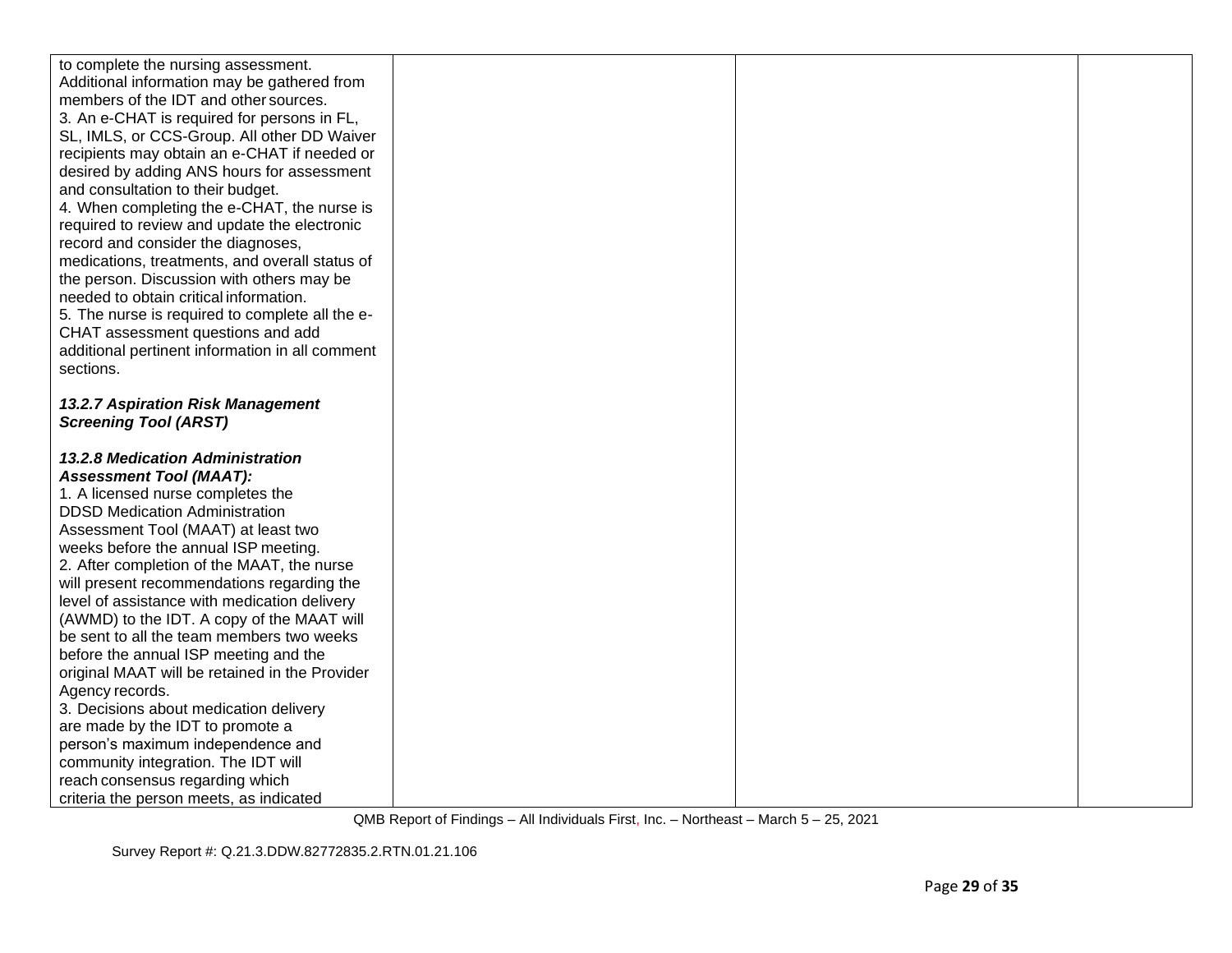| by the results of the MAAT and the               |  |  |
|--------------------------------------------------|--|--|
| nursing recommendations, and the                 |  |  |
| decision is documented this in the ISP.          |  |  |
|                                                  |  |  |
| 13.2.9 Healthcare Plans (HCP):                   |  |  |
| 1. At the nurse's discretion, based on prudent   |  |  |
| nursing practice, interim HCPs may be            |  |  |
| developed to address issues that must be         |  |  |
| implemented immediately after admission,         |  |  |
| readmission or change of medical condition to    |  |  |
| provide safe services prior to completion of the |  |  |
| e-CHAT and formal care planning process.         |  |  |
| This includes interim ARM plans for those        |  |  |
| persons newly identified at moderate or high     |  |  |
| risk for aspiration. All interim plans must be   |  |  |
| removed if the plan is no longer needed or       |  |  |
| when final HCP including CARMPs are in           |  |  |
| place to avoid duplication of plans.             |  |  |
| 2. In collaboration with the IDT, the agency     |  |  |
| nurse is required to create HCPs that address    |  |  |
| all the areas identified as required in the most |  |  |
| current e-CHAT summary report which is           |  |  |
| indicated by "R" in the HCP column. At the       |  |  |
| nurse's sole discretion, based on prudent        |  |  |
| nursing practice, HCPs may be combined           |  |  |
| where clinically appropriate. The nurse should   |  |  |
| use nursing judgment to determine whether to     |  |  |
| also include HCPs for any of the areas           |  |  |
| indicated by "C" on the e-CHAT summary           |  |  |
| report. The nurse may also create other HCPs     |  |  |
| plans that the nurse determines are warranted.   |  |  |
|                                                  |  |  |
| 13.2.10 Medical Emergency Response Plan          |  |  |
| (MERP):                                          |  |  |
| 1. The agency nurse is required to develop a     |  |  |
| Medical Emergency Response Plan (MERP)           |  |  |
| for all conditions marked with an "R" in the e-  |  |  |
| CHAT summary report. The agency nurse            |  |  |
| should use her/his clinical judgment and input   |  |  |
| from the Interdisciplinary Team (IDT) to         |  |  |
| determine whether shown as "C" in the e-         |  |  |
| CHAT summary report or other conditions also     |  |  |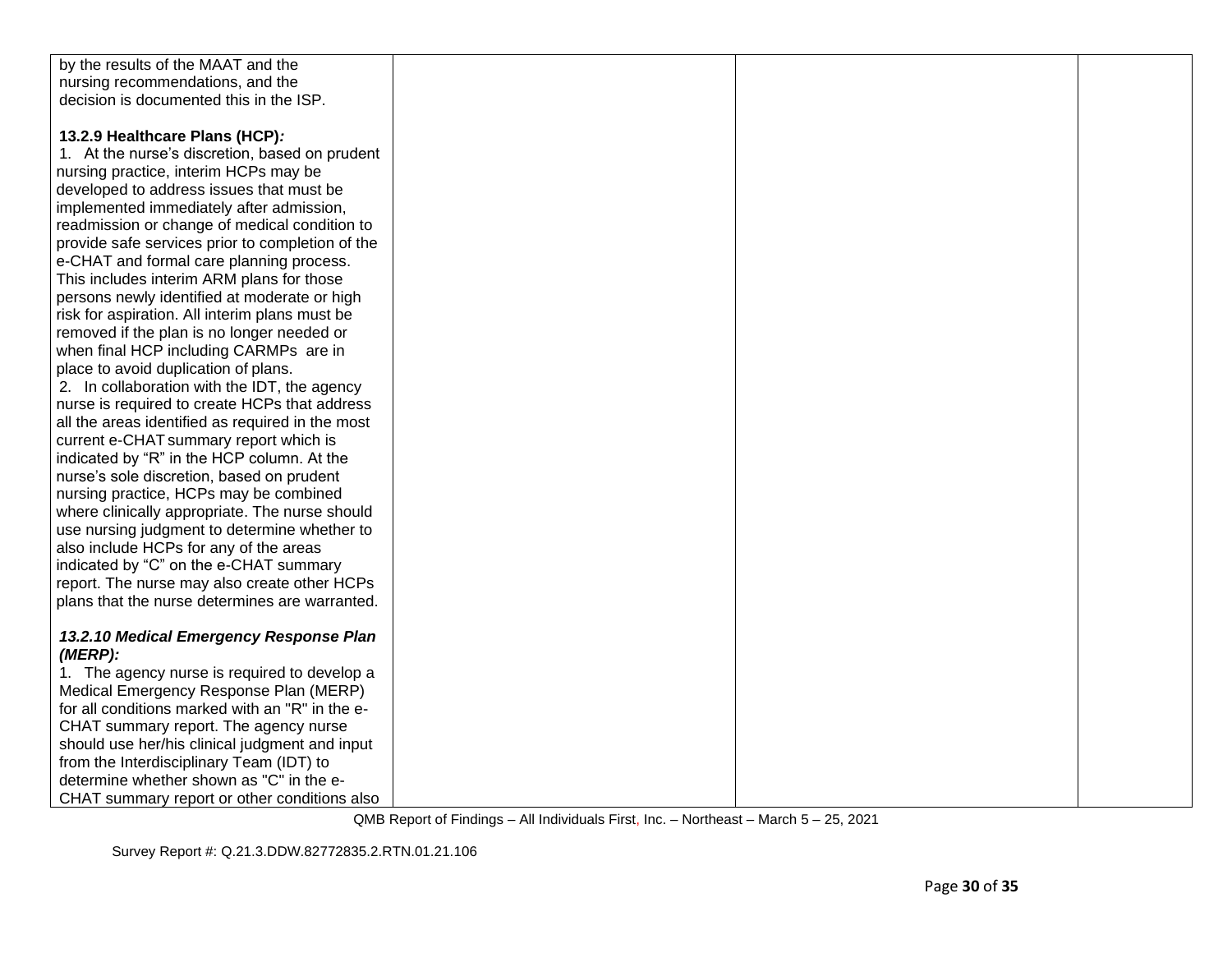| warrant a MERP.<br>2. MERPs are required for persons who have<br>one or more conditions or illnesses that<br>present a likely potential to become a life-<br>threatening situation.                                                                                                                                                                                                                                                                                                                                                                                                                                                                                                                   |  |  |
|-------------------------------------------------------------------------------------------------------------------------------------------------------------------------------------------------------------------------------------------------------------------------------------------------------------------------------------------------------------------------------------------------------------------------------------------------------------------------------------------------------------------------------------------------------------------------------------------------------------------------------------------------------------------------------------------------------|--|--|
| <b>Chapter 20: Provider Documentation and</b><br>Client Records: 20.5.3 Health Passport and<br><b>Physician Consultation Form: All Primary</b><br>and Secondary Provider Agencies must use<br>the Health Passport and Physician<br>Consultation form from the Therap system.<br>This standardized document contains<br>individual, physician and emergency contact<br>information, a complete list of current medical<br>diagnoses, health and safety risk factors,<br>allergies, and information regarding insurance,<br>guardianship, and advance directives. The<br>Health Passport also includes a standardized<br>form to use at medical appointments called the<br>Physician Consultation form. |  |  |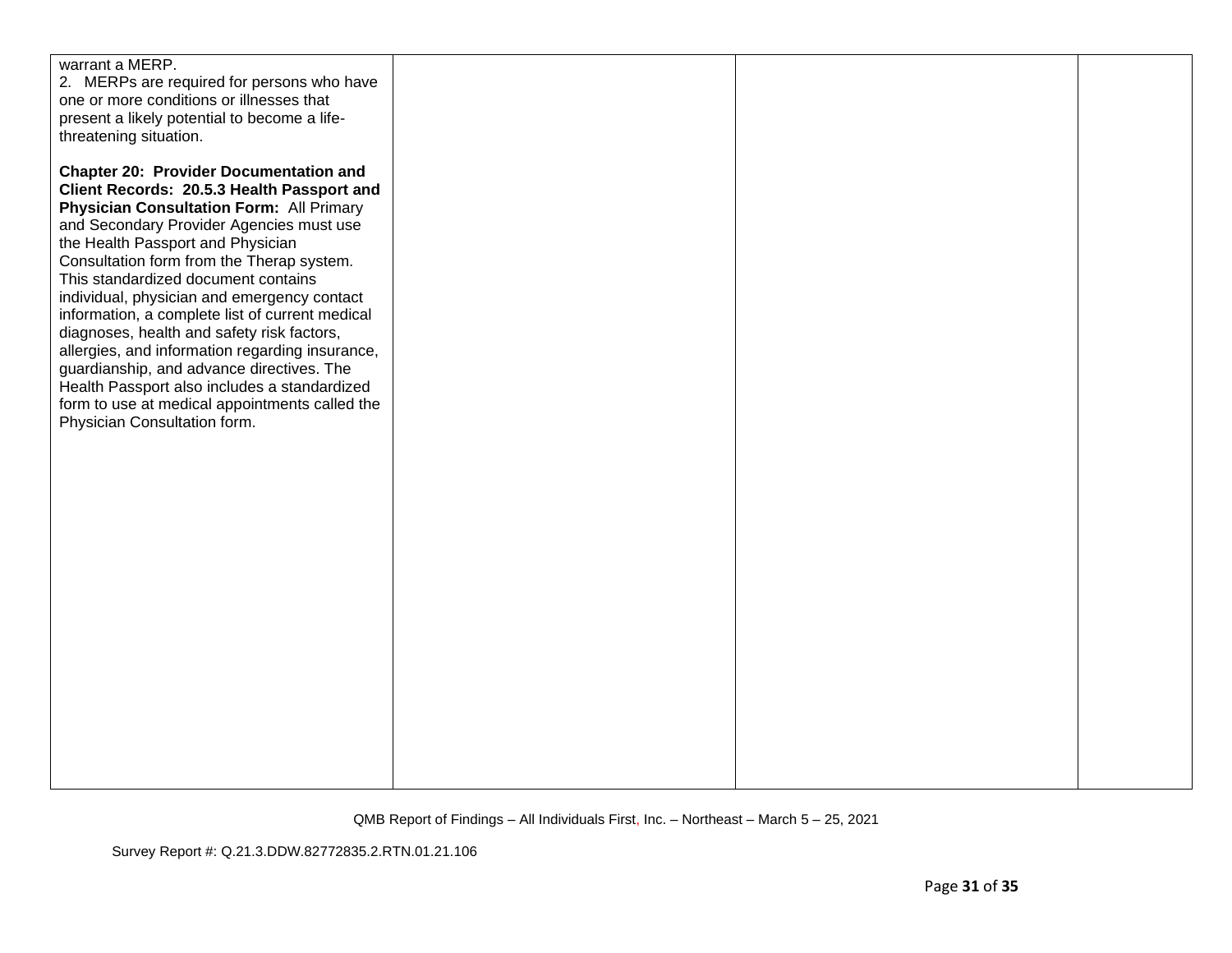| <b>Standard of Care</b>                                                                     | <b>Deficiencies</b>                            | Agency Plan of Correction, On-going QA/QI<br>and Responsible Party                                                                                    | <b>Completion</b><br><b>Date</b> |
|---------------------------------------------------------------------------------------------|------------------------------------------------|-------------------------------------------------------------------------------------------------------------------------------------------------------|----------------------------------|
|                                                                                             |                                                | Service Domain: Medicaid Billing/Reimbursement - State financial oversight exists to assure that claims are coded and paid for in accordance with the |                                  |
| reimbursement methodology specified in the approved waiver.                                 |                                                |                                                                                                                                                       |                                  |
| Tag # IS30 Customized Community                                                             | <b>Standard Level Deficiency</b>               |                                                                                                                                                       |                                  |
| <b>Supports Reimbursement</b>                                                               |                                                |                                                                                                                                                       |                                  |
| Developmental Disabilities (DD) Waiver                                                      | Based on record review, the Agency did not     | Provider:                                                                                                                                             |                                  |
| Service Standards 2/26/2018; Re-Issue:                                                      | provide written or electronic documentation as | <b>State your Plan of Correction for the</b>                                                                                                          |                                  |
| 12/28/2018; Eff 1/1/2019                                                                    | evidence for each unit billed for Customized   | deficiencies cited in this tag here (How is the<br>deficiency going to be corrected? This can be                                                      |                                  |
| <b>Chapter 21: Billing Requirements: 21.4</b><br><b>Recording Keeping and Documentation</b> | Community Supports for 1 of 5 individuals.     | specific to each deficiency cited or if possible an                                                                                                   |                                  |
| <b>Requirements: DD Waiver Provider Agencies</b>                                            | Individual #1                                  | overall correction?): $\rightarrow$                                                                                                                   |                                  |
| must maintain all records necessary to                                                      | February 2021                                  |                                                                                                                                                       |                                  |
| demonstrate proper provision of services for                                                | • The Agency billed 8 units of Customized      |                                                                                                                                                       |                                  |
| Medicaid billing. At a minimum, Provider                                                    | Community Supports Group T2021 HB -            |                                                                                                                                                       |                                  |
| Agencies must adhere to the following:                                                      | U8 from 2/10/20121 through 2/11/2021.          |                                                                                                                                                       |                                  |
| 1. The level and type of service                                                            | No documentation was found on 2/11/2021        |                                                                                                                                                       |                                  |
| provided must be supported in the                                                           | to justify the 8 units billed. Documentation   |                                                                                                                                                       |                                  |
| ISP and have an approved budget                                                             | received accounted for 4 units.                |                                                                                                                                                       |                                  |
| prior to service delivery and billing.                                                      |                                                | <b>Provider:</b>                                                                                                                                      |                                  |
| Comprehensive documentation of direct<br>2.                                                 |                                                | <b>Enter your ongoing Quality</b>                                                                                                                     |                                  |
| service delivery must include, at a minimum:                                                |                                                | <b>Assurance/Quality Improvement</b><br>processes as it related to this tag number                                                                    |                                  |
| a. the agency name;                                                                         |                                                | here (What is going to be done? How many                                                                                                              |                                  |
| the name of the recipient of the service;<br>b.                                             |                                                | individuals is this going to affect? How often will                                                                                                   |                                  |
| the location of theservice;<br>c.                                                           |                                                | this be completed? Who is responsible? What                                                                                                           |                                  |
| the date of the service;<br>d.                                                              |                                                | steps will be taken if issues are found?): $\rightarrow$                                                                                              |                                  |
| the type of service;<br>е.                                                                  |                                                |                                                                                                                                                       |                                  |
| the start and end times of theservice;<br>f.<br>the signature and title of each staff       |                                                |                                                                                                                                                       |                                  |
| g.<br>member who documents their time; and                                                  |                                                |                                                                                                                                                       |                                  |
| h. the nature of services.                                                                  |                                                |                                                                                                                                                       |                                  |
| 3. A Provider Agency that receives payment                                                  |                                                |                                                                                                                                                       |                                  |
| for treatment, services, or goods must retain                                               |                                                |                                                                                                                                                       |                                  |
| all medical and business records for a period                                               |                                                |                                                                                                                                                       |                                  |
| of at least six years from the last payment                                                 |                                                |                                                                                                                                                       |                                  |
| date, until ongoing audits are settled, or until                                            |                                                |                                                                                                                                                       |                                  |
| involvement of the state Attorney General is                                                |                                                |                                                                                                                                                       |                                  |
| completed regarding settlement of any claim,                                                |                                                |                                                                                                                                                       |                                  |
| whichever is longer.                                                                        |                                                |                                                                                                                                                       |                                  |
| 4. A Provider Agency that receives payment                                                  |                                                |                                                                                                                                                       |                                  |
| for treatment, services or goods must retain all                                            |                                                |                                                                                                                                                       |                                  |
| medical and business records relating to any                                                |                                                |                                                                                                                                                       |                                  |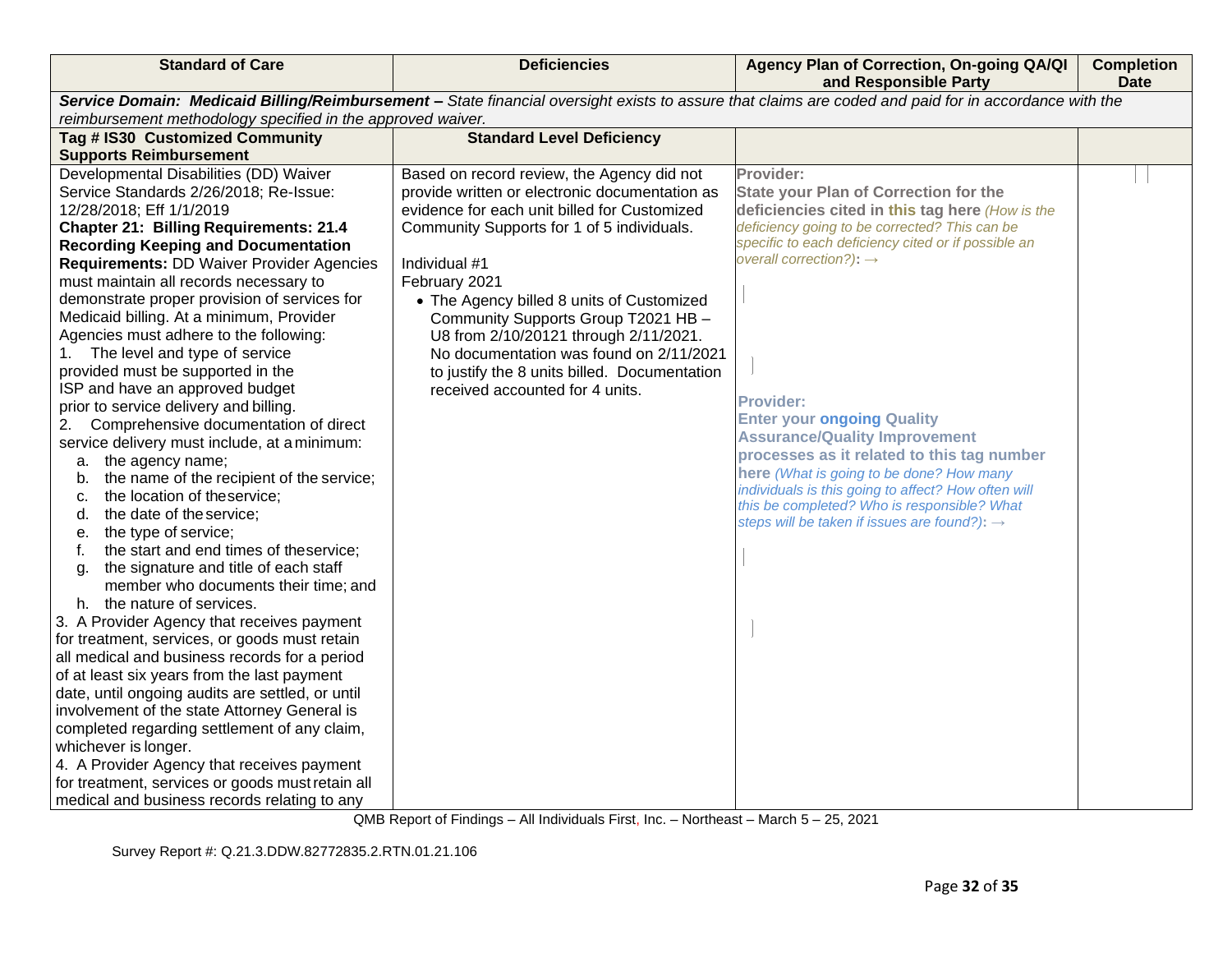| of the following for a period of at least six      |  |  |
|----------------------------------------------------|--|--|
| years from the payment date:                       |  |  |
| a. treatment or care of any eligible               |  |  |
| recipient;                                         |  |  |
| services or goods provided to any<br>b.            |  |  |
| eligible recipient;                                |  |  |
| amounts paid by MAD on behalf of any<br>$C_{1}$    |  |  |
| eligible recipient; and                            |  |  |
| any records required by MAD for the<br>d.          |  |  |
| administration of Medicaid.                        |  |  |
|                                                    |  |  |
| 21.9 Billable Units: The unit of billing           |  |  |
| depends on the service type. The unit may be       |  |  |
| a 15-minute interval, a daily unit, a monthly unit |  |  |
| or a dollar amount. The unit of billing is         |  |  |
| identified in the current DD Waiver Rate Table.    |  |  |
| Provider Agencies must correctly report            |  |  |
| service units.                                     |  |  |
|                                                    |  |  |
| 21.9.1 Requirements for Daily Units: For           |  |  |
| services billed in daily units, Provider Agencies  |  |  |
| must adhere to the following:                      |  |  |
| 1. A day is considered 24 hours from midnight      |  |  |
| to midnight.                                       |  |  |
| 2. If 12 or fewer hours of service are             |  |  |
| provided, then one-half unit shall be billed.      |  |  |
| A whole unit can be billed if more than 12         |  |  |
| hours of service is provided during a 24-          |  |  |
| hour period.                                       |  |  |
| 3. The maximum allowable billable units            |  |  |
| cannot exceed 340 calendar days per ISP            |  |  |
| year or 170 calendar days per six months.          |  |  |
| 4. When a person transitions from one              |  |  |
| Provider Agency to another during the ISP          |  |  |
| year, a standard formula to calculate the          |  |  |
|                                                    |  |  |
| units billed by each Provider Agency must be       |  |  |
| applied as follows:                                |  |  |
| a. The discharging Provider Agency                 |  |  |
| bills the number of calendar days                  |  |  |
| that services were provided                        |  |  |
| multiplied by .93 (93%).                           |  |  |
| b. The receiving Provider Agency bills the         |  |  |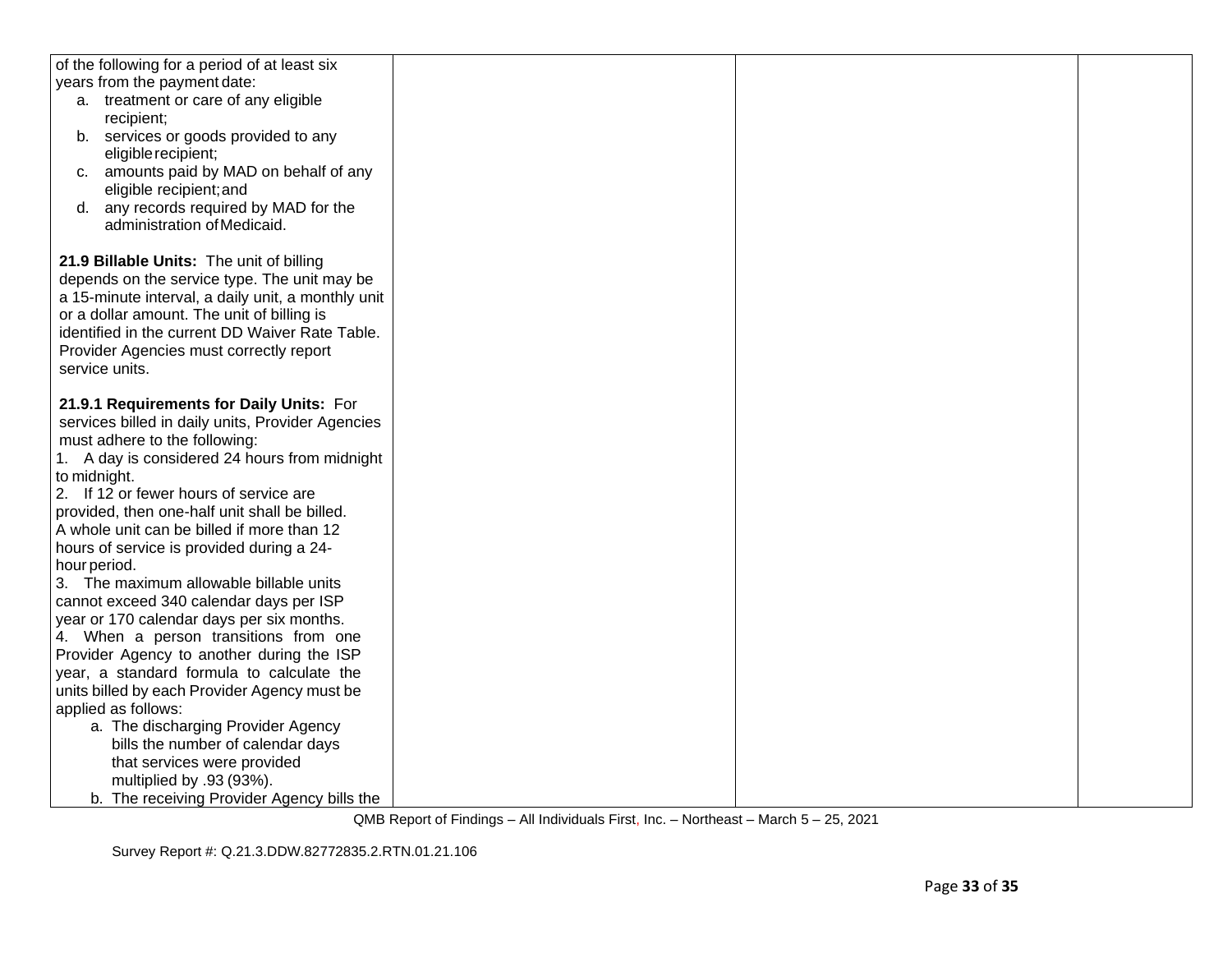| remaining days up to 340 for the ISP                                                                                                                                                                                                                                                                                                                                                                                                                                                                                                                                                                                                           |  |  |
|------------------------------------------------------------------------------------------------------------------------------------------------------------------------------------------------------------------------------------------------------------------------------------------------------------------------------------------------------------------------------------------------------------------------------------------------------------------------------------------------------------------------------------------------------------------------------------------------------------------------------------------------|--|--|
| year.                                                                                                                                                                                                                                                                                                                                                                                                                                                                                                                                                                                                                                          |  |  |
| 21.9.2 Requirements for Monthly Units: For<br>services billed in monthly units, a Provider<br>Agency must adhere to the following:<br>1. A month is considered a period of 30<br>calendar days.<br>2. At least one hour of face-to-face<br>billable services shall be provided during<br>a calendar month where any portion of a<br>monthly unit is billed.<br>3. Monthly units can be prorated by a half unit.<br>4. Agency transfers not occurring at the<br>beginning of the 30-day interval are required<br>to be coordinated in the middle of the 30-day<br>interval so that the discharging and receiving<br>agency receive a half unit. |  |  |
| 21.9.3 Requirements for 15-minute and<br>hourly units: For services billed in 15-minute<br>or hourly intervals, Provider Agencies must<br>adhere to the following:<br>1. When time spent providing the service<br>is not exactly 15 minutes or one hour,<br>Provider Agencies are responsible for<br>reporting time correctly following NMAC<br>8.302.2.<br>2. Services that last in their entirety less than<br>eight minutes cannot be billed.                                                                                                                                                                                               |  |  |

Survey Report #: Q.21.3.DDW.82772835.2.RTN.01.21.106